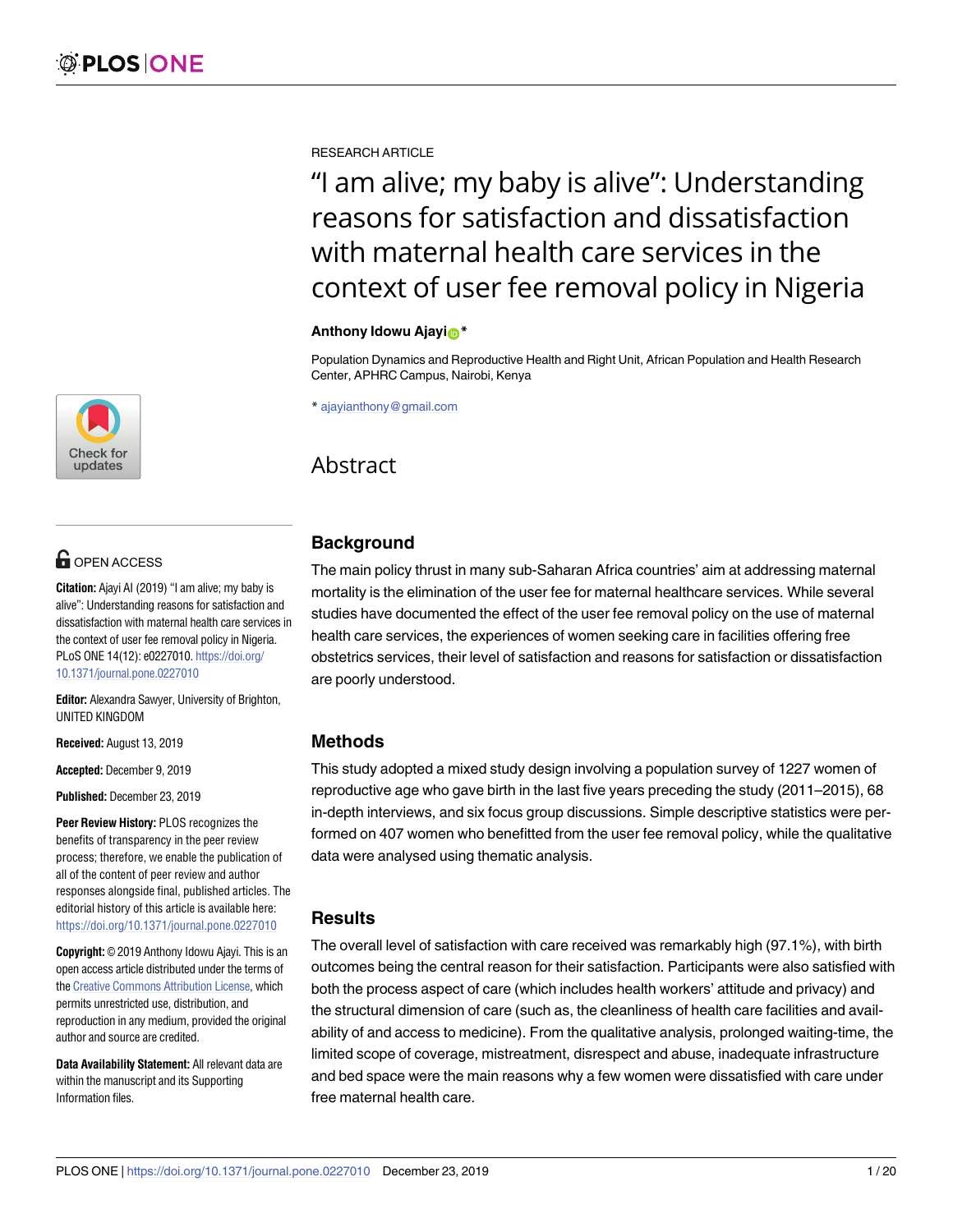<span id="page-1-0"></span>**Funding:** The author received no specific funding for this work.

**Competing interests:** The author has declared that no competing interests exist.

#### **Conclusion**

The findings establish a high level of beneficiaries' satisfaction with care under free maternal health policy in Nigeria, raising the need for sustaining the policy in expanding access to maternal health services for the poor. Nevertheless, issues relating to prolonged waitingtime, the limited scope of coverage, mistreatment, disrespect and abuse, inadequate infrastructure and bed space require attention from policymakers.

## **Introduction**

Most maternal deaths are preventable with the use of quality obstetrics services; however, many women do not have access to these services in sub-Saharan Africa $[1-4]$ , and especially in Nigeria [[5](#page-17-0), [6\]](#page-17-0). To address the suboptimal utilisation of maternal health care services, many countries in sub-Saharan Africa have introduced user fee removal policy. Even though there is evidence that free maternal health care policy is associated with increased uptake of services  $[7-10]$  $[7-10]$ , some studies have also shown that the sharp increase in the rate of utilisation following the introduction of the policy is only temporary  $[11–13]$  $[11–13]$  $[11–13]$  $[11–13]$  $[11–13]$ .

The literature appears to paint a dire picture of the effect of user fee removal policy on quality of care, with some authors arguing that facilities offering free services had difficulty responding to the influx of patients; thus, leading clients to turn to paid services [\[14–18](#page-18-0)]. Also, it appears that the introduction of user fee exemption policy further exacerbates the problem of inadequate resources to the extent that services become unavailable after a while [\[16,](#page-18-0) [19,](#page-18-0) [20\]](#page-18-0). Kruk et al. [\[21\]](#page-18-0) affirm that women bypass health facilities offering free services in preference for better quality care. Given this context, investigating the experiences of women who benefit from free maternal health care services, assessing their level of satisfaction and exploring reasons for their satisfaction or dissatisfaction is worthwhile. Besides, women' satisfaction with maternal health care services is critical to the continued use of the services or willingness to return to the health facilities [[22](#page-18-0)].

Indeed, satisfaction with maternal health care services is a complex subject, often studied, but poorly measured [\[23\]](#page-18-0). Satisfaction with care is a multidimensional concept. Bramadat et al. [\[23\]](#page-18-0) define satisfaction as a "positive feeling" or "affective response" to an event. When studying women's satisfaction with maternal health care services, three dimensions of care are discussed, which are structural, processes and outcomes. The structural aspect of care, according to Srivastava et al. [\[24\]](#page-18-0), includes good physical environment, cleanliness of wards, theatres and toilets, and adequate human and material resources, while the process dimension of care relates to interpersonal and emotional support received from midwives or doctors, privacy and promptness. The outcome dimension of care, however, connotes the health status of the mother and the baby.

Studies that examine the level of satisfaction with maternal health care services have reported a varying level of satisfaction, but in general, a high level of satisfaction is consistently reported even in settings where the quality of care provided is considered poor [\[22,](#page-18-0) [25](#page-18-0)–[29](#page-18-0)]. Thus, it is unclear whether high satisfaction means high-quality care, or whether satisfaction with one dimension of care equates with the overall satisfaction with care received. In other words, could a woman who is not satisfied with the process dimension of care still report a high level of satisfaction?

Nigeria has a huge burden of maternal deaths, with about 19% of all mortalities globally [[3](#page-17-0), [4\]](#page-17-0). User fee removal policy was introduced in 2010 to reverse the scourge of maternal deaths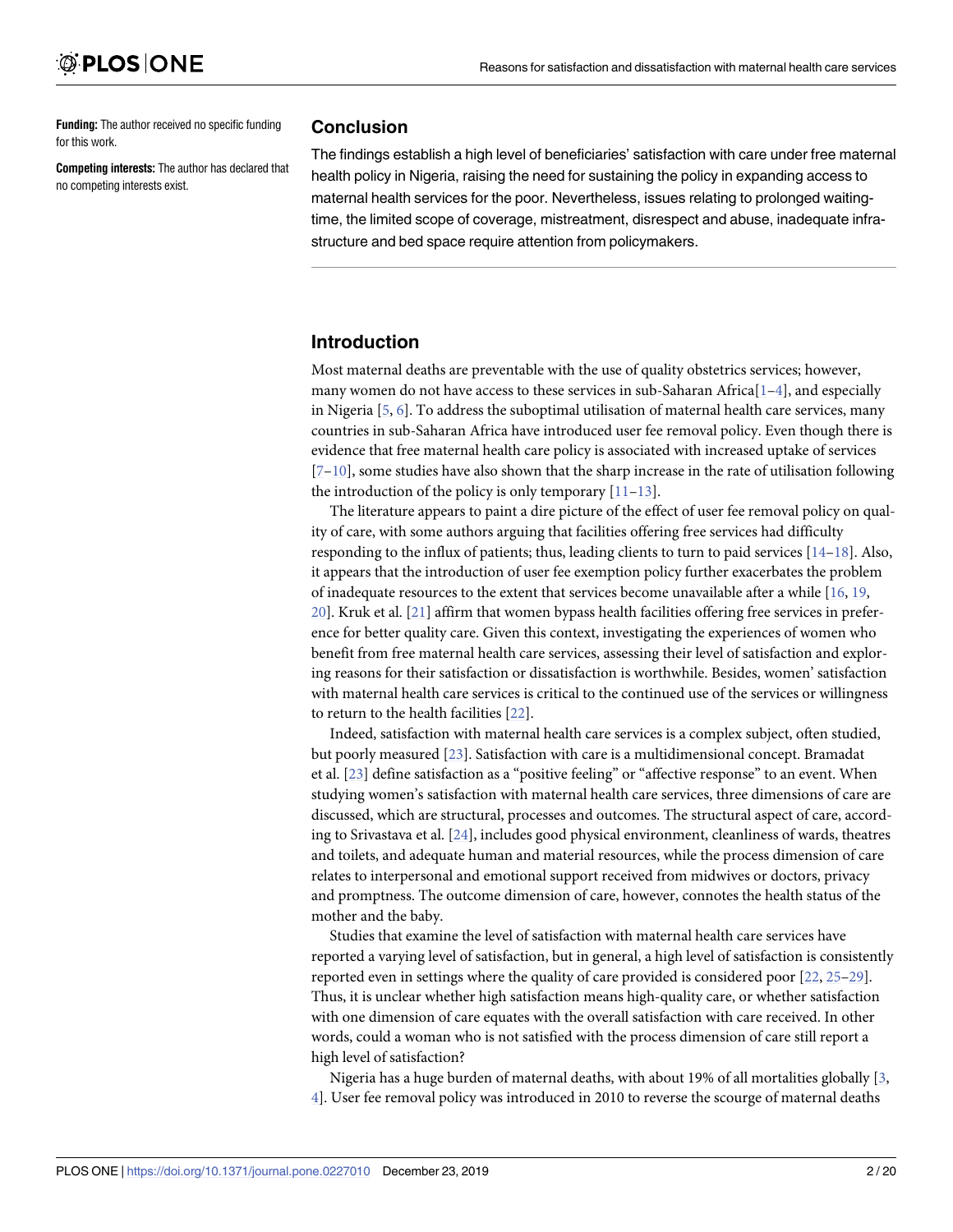<span id="page-2-0"></span>and improve the health of women in the country. The policy makes antenatal, delivery care, and postnatal care, including caesarean section free for all pregnant women. Several studies have reported the poor quality of maternal healthcare services in Nigeria [[30](#page-18-0)[–35\]](#page-19-0), as such, it remains unclear how the introduction of free maternal healthcare would impact the quality of care or user satisfaction, which are important factors that could influence demand or future use of the services.

While several studies have documented the effect of user fee removal policy on maternal health care services' utilisation [\[9,](#page-18-0) [36–40\]](#page-19-0), experiences of women seeking care in facilities offering free obstetrics services, the women's level of satisfaction and reasons for satisfaction or dissatisfaction are less understood. The main thrust of this study is to examine the experiences of beneficiaries of free maternal health care services, assess their level of satisfaction and reasons for satisfaction and dissatisfaction with care received. The focus of this paper aligns with current scholarly focus and interest in experiences of respectful, women-centred, maternal health care services and drivers of users' satisfaction with care. This is essential, especially in the context of free maternal health care implementation, which is characterised as disruptive to the health system functioning and exacerbates the problem of poor quality services in the sub-Saharan Africa context [[11](#page-18-0)].

## **Materials and methods**

#### **Study settings**

The data analysed in this study were retrieved from the Mancofree study, and the full details of the method have been published elsewhere [\[5](#page-17-0)]. This study was conducted in three states which were selected purposively from two of the six geopolitical zones in Nigeria. The choice of the two geopolitical zones is an obvious one because of the uniqueness of their free maternal health programmes. Nigeria has a federal system of government, and as such, maternal healthcare policies vary across regions and states. There is variation in the implementation of maternal healthcare policy among the states. Ondo and Ekiti states were selected in the Southwestern geopolitical zone, and Nasarawa state was selected in Northcentral. The full details of the programme implementation in the selected study areas have been described elsewhere $[41]$ ; however, a snapshot of the key differences in the implementation of the free maternal health care programme are highlighted in [Table](#page-3-0) 1.

#### **Study design**

This study adopted a convergent mixed-methods design[\[42\]](#page-19-0), involving a population-based survey of 1227 women within the reproductive age group who gave birth in the past five years preceding the survey (2011–2015), 68 in-depth interviews (IDIs) and six focus group discussions (FGDs) that all took place concurrently. The rationale for adopting a mixed-methods design was to gather nuanced data that helps develop an in-depth understanding of reasons for satisfaction and dissatisfaction with the quality of care in the context of free maternal health care, which is impossible to achieve by adopting only a quantitative method. Data collection took place between May and September 2016. A purposive sampling technique was employed in selecting participants for the qualitative aspect of this study. Participants who met the inclusion criteria were approached face-to-face by the research team and they discussed the study objectives with them and later asked for their willingness and permission to be part of the study participants. We selected a diverse group of women, including young and middle-aged mothers, as well as those who had given birth in primary health centres, secondary and tertiary facilities to ensure all views were captured. The interviews were conducted in the homes of the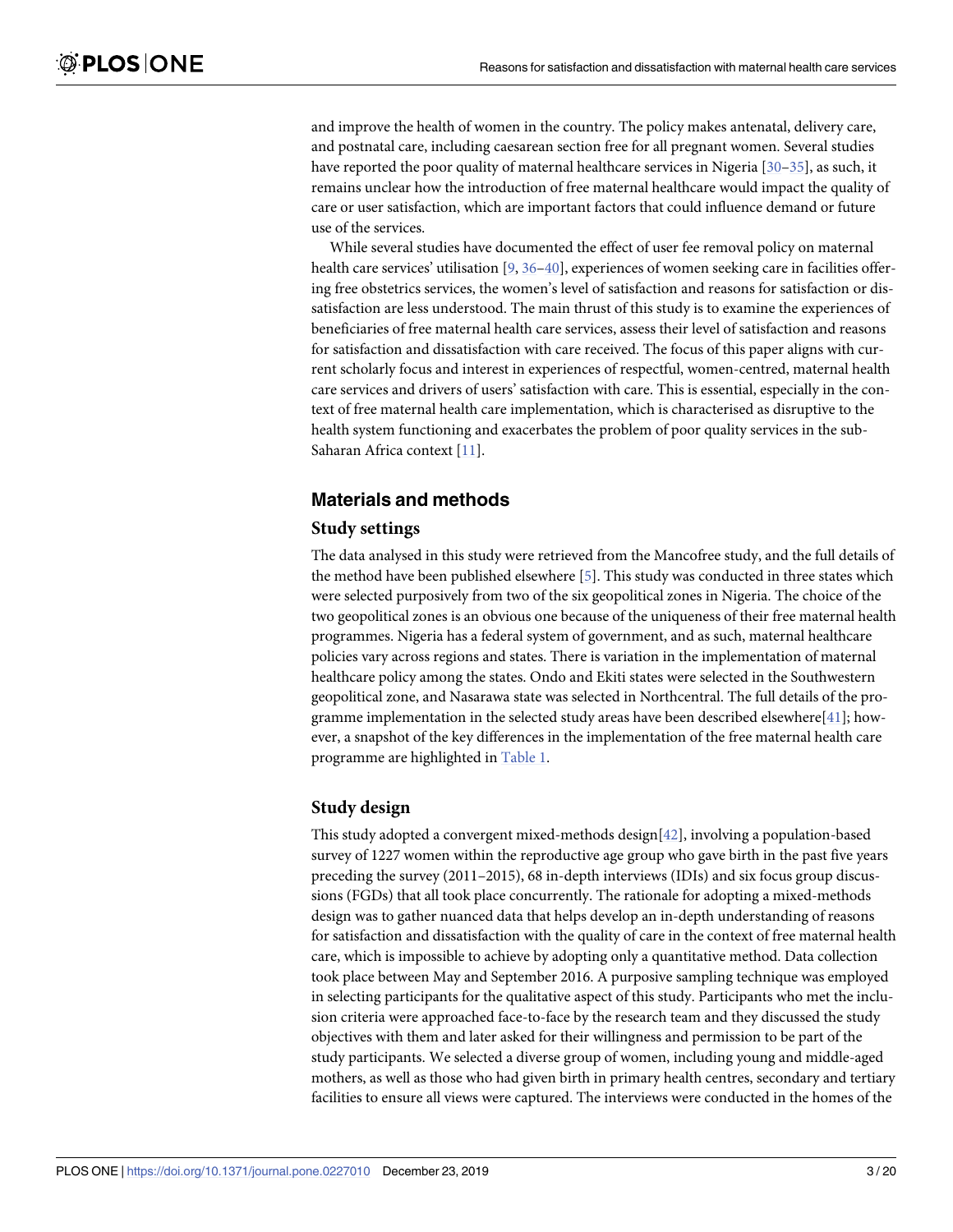|                                                                                         | <b>Ondo State</b>                                                                                                                                                                                                                                                                                                                                                           | <b>Ekiti State</b>                                                                                                                                                                                                                       | Nasarawa State                                                                                                                                                                                                                                                                                               |
|-----------------------------------------------------------------------------------------|-----------------------------------------------------------------------------------------------------------------------------------------------------------------------------------------------------------------------------------------------------------------------------------------------------------------------------------------------------------------------------|------------------------------------------------------------------------------------------------------------------------------------------------------------------------------------------------------------------------------------------|--------------------------------------------------------------------------------------------------------------------------------------------------------------------------------------------------------------------------------------------------------------------------------------------------------------|
| Programme name                                                                          | "Abiye" a term that means safe motherhood<br>in Yoruba language                                                                                                                                                                                                                                                                                                             | "Itoju ofe fun alaboyun" meaning free<br>healthcare for pregnant women                                                                                                                                                                   | Free health care for pregnant women                                                                                                                                                                                                                                                                          |
| Media coverage and<br>popularity of the<br>programme                                    | Very high                                                                                                                                                                                                                                                                                                                                                                   | Moderately high                                                                                                                                                                                                                          | Popular in the urban area but less popular in<br>rural areas                                                                                                                                                                                                                                                 |
| Agenda setting                                                                          | The programme began with a pilot study to<br>understand the reasons for delays in seeking<br>maternal health services. Handling out of<br>telephone to pregnant women to contact<br>nurses was piloted in two local government<br>areas. The scale-up of the programme,<br>however, did not involve the telephone<br>intervention.                                          | The programme began with a planning<br>meeting with key stakeholders including<br>policymakers from the ministry of health<br>and hospital managers.                                                                                     | The programme began with a planning<br>meeting with key stakeholders, including<br>policymakers from the ministry of health<br>and hospital managers.                                                                                                                                                        |
| Scope of coverage                                                                       | The policy covers medications, prenatal<br>care, delivery care, caesarean section, and<br>postnatal care.                                                                                                                                                                                                                                                                   | The policy covers medications, prenatal<br>care, delivery care, caesarean section, and<br>postnatal care.                                                                                                                                | The policy covers medications, prenatal<br>care, delivery care, caesarean section, and<br>postnatal care.                                                                                                                                                                                                    |
| Other benefits                                                                          | As part of the pilot programme, the<br>feasibility of delivery kits containing baby oil<br>and clothes handed, mobile phone for<br>communication with health workers and<br>tricycle as ambulance was tested but was not<br>scaled up during the programme<br>implementation.                                                                                               | "Good Mama package" delivery kits<br>containing baby oil and clothes handed out<br>to some pregnant women at the initial stage<br>of the programme implementation but was<br>stopped due to lack of fund to continue.                    | "Good Mama package" delivery kits<br>containing baby oil and clothes handed out<br>to some pregnant women at the initial stage<br>of the programme implementation but was<br>stopped due to lack of fund to continue.                                                                                        |
| Facilities offering free<br>healthcare                                                  | Pregnant women could access free maternal<br>health care in all levels of government-<br>owned hospitals, including the primary,<br>secondary and tertiary facilities.                                                                                                                                                                                                      | Pregnant women can only access free<br>maternal healthcare at government-owned<br>primary health care facilities, and delivery<br>complications and caesarean section are<br>managed for free, once referred from the<br>PHC facilities. | Due to paucity of funds, pregnant women<br>could only access free maternal health care<br>in selected government-owned hospitals,<br>which is not limited to primary, secondary<br>or tertiary facilities. However, the<br>distribution of health facilities is favourable<br>to urban and peri-urban areas. |
| Funding                                                                                 | The state government mainly funded the<br>programme and was supported by the<br>federal government under the subsidy<br>reinvestment programme as well as many<br>international donor agencies and partners.                                                                                                                                                                | Funded by the state government and by the<br>federal government under the subsidy<br>reinvestment programme                                                                                                                              | Funded by the state government and by the<br>federal government under the subsidy<br>reinvestment programme                                                                                                                                                                                                  |
| Health system<br>strengthening to manage<br>the anticipated influx of<br>pregnant women | Two new ultra-modern tertiary health<br>facilities were built, and many primary<br>health care facilities were refurbished as well<br>as new primary facilities built at settings<br>where there are no facilities. Besides these,<br>more health workers, including community<br>health workers, health assistants, doctors,<br>and nurses were recruited in large numbers | Provision of potable water to facilities<br>lacking access to water. Renovation of some<br>primary health facilities in bad shape.<br>Recruitment of support staff on a temporary<br>contract.                                           | There was the recruitment of support staff<br>on a temporary contract.                                                                                                                                                                                                                                       |

#### <span id="page-3-0"></span>**[Table](#page-2-0) 1. Differences in the implementation of free maternal health programme by states.**

<https://doi.org/10.1371/journal.pone.0227010.t001>

participants. The distribution of participants per interviews and focus group discussions is presented in [Table](#page-4-0) 2.

A minimum of six women took part in each focus group discussion, and each group contained women of similar demographic characteristics (18–25 years, 26–34 years and 35 years and above). Each session started with the introduction of the purpose of the study and completion of consent forms. The author and a graduate student moderated all the discussions and were assisted by trained research assistants tasked with note-taking and handling of audio recordings which allowed the researcher to maintain eye contact with the participants. The researcher ensured that each participant contributed and no particular participant was allowed to dominate the discussions. The researcher maintained open-mindedness and skills in eliciting information, the climate was non-threatening, and all the participants were introduced to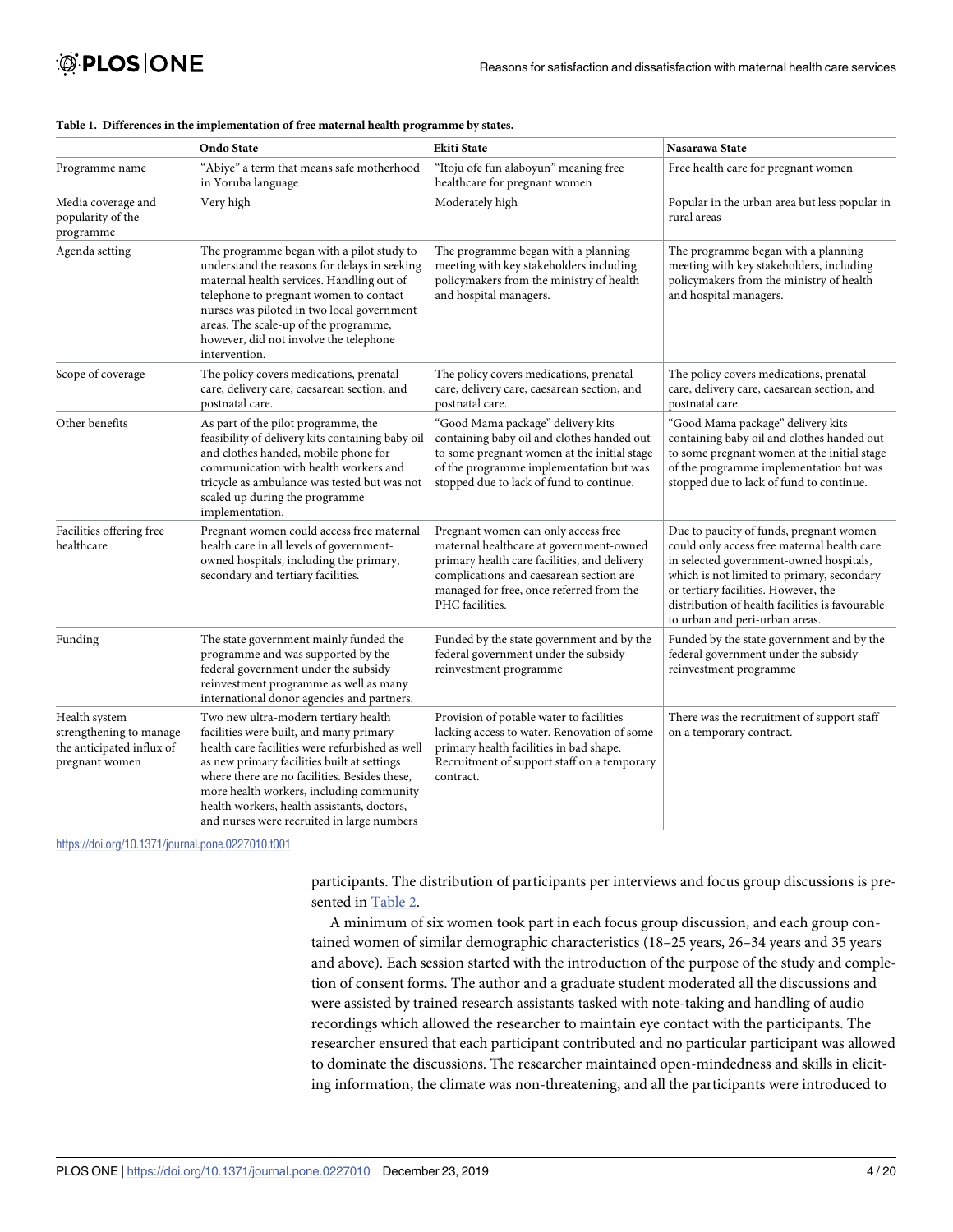|                    | IDI | FGD |
|--------------------|-----|-----|
| Total participants | 68  | 42  |
| State              |     |     |
| Ekiti              | 22  | 14  |
| Ondo               | 23  | 16  |
| Nasarawa           | 23  | 12  |
| Age                |     |     |
| $18 - 25$          | 21  | 16  |
| $26 - 34$          | 23  | 14  |
| 35 and above       | 24  | 12  |

<span id="page-4-0"></span>**[Table](#page-3-0) 2. Participants selection in the qualitative study.**

<https://doi.org/10.1371/journal.pone.0227010.t002>

one another. The participants sat in a circle for better communication to ensure productivity as well as comfort in disclosing information. The IDI lasted for an average of 50 minutes, while the FGDs lasted for an average of 110 minutes. The author developed an interview guide containing prompts and guides, which was assessed by experts in qualitative studies and later piloted among women who were not included in the main study. The interview guide was based on an extensive review of the literature. Data saturation was achieved after conducting over 22 interviews in each state.

All focus group discussions and interviews were tape-recorded, and notes were taken to complement the audio recordings. The interviews and focus group discussions were conducted in the local languages, and the transcripts were translated into English. Backward translation was performed by a professional translator to ensure the accuracy of translations. All participants had at the outset granted permission for the interviews to be audio recorded.

The author, a PhD student, together with 16 research assistants, made up of graduate students and final year undergraduate students, conducted the survey. The research assistants were trained on administering the questionnaire and on the ethical principles guiding the study. Structured questionnaires were administered to 1227 women, aged 18 years and above that had given birth in the previous five years preceding the survey (2011–2015). The selection criteria for the 1227 women follows: since no official data were available on the number of women that had given birth in the previous five years preceding the survey, the formula for calculating the sample size for 'infinite' population was employed $[43]$ . At a confidence level of 95%, the precision level of +/-5%, and with an 'infinite' population, the appropriate sample size per state was 382. However, due to anticipated non-completion and missing responses, an additional 10% of the sample size was added. Thus, a total of 1227 respondents participated in the study. Participants were selected using a three-stage cluster random sampling. Each state was clustered into enumeration units and was stratified based on rural areas, towns, and cities. Simple random sampling was employed to select Enumeration Areas (EAs) from the updated list of EAs in the Nigerian 2006 census, with probability proportional to size. Approximately 25 clusters per state were required to achieve the sample size, and 15 to 30 households were randomly selected in each EA. In each EA, every tenth household was selected, and we skipped households where no woman met the selection criteria until the sample size was reached. However, the analysis in this paper was limited to 407 mothers who self-reported that they had benefitted from the user fee removal policy and did not pay any fee related to child delivery.

Before proceeding with this study, ethical approval was sought from the University of Fort Hare and Ondo State Ministry of Health Ethical Review Committee. This was granted. Every participant was taken through the aims of the study, and use of de-identified data before interviews were held; they were also educated on their right to withdraw from the sessions at any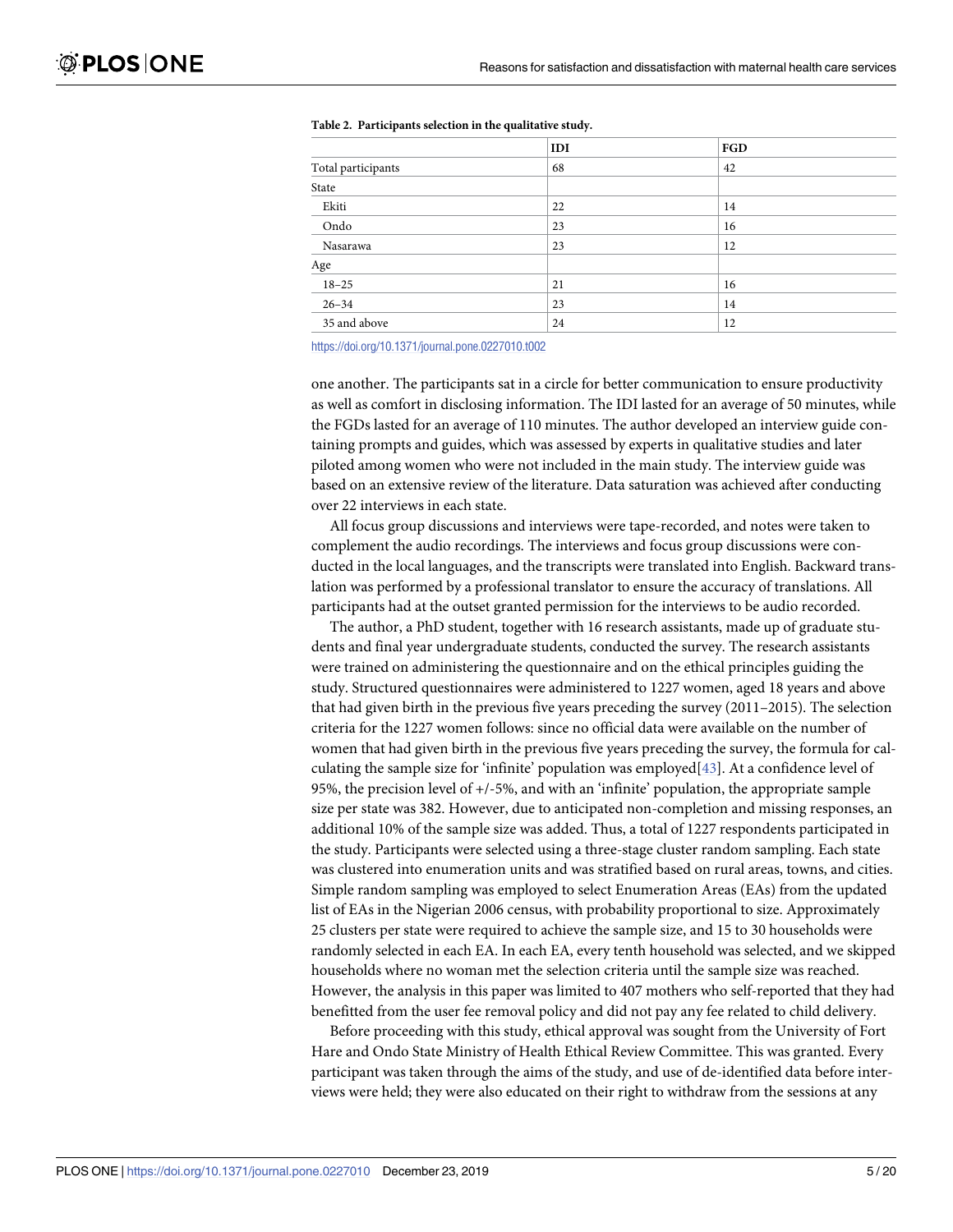<span id="page-5-0"></span>time if they felt uncomfortable. A consent form was handed to each participant to indicate their willingness to be part of the study and, where appropriate, verbal consents were obtained.

#### **Variables and measurements**

The questionnaire for the larger study was developed based on a review of literature  $[14-16,$ [19,](#page-18-0) [20](#page-18-0)] and extraction of relevant questions from Nigeria Demographic and Health Survey [\[44\]](#page-19-0). The instrument was assessed for face and construct valid by peers and project supervisor. Also, the instrument was piloted among mothers in another Nigerian state not included in the study and feedback on the clarity of the questions were implemented.

Satisfaction with care was assessed by focusing on the three central dimensions identified by Bramadat et al. [\[23\]](#page-18-0). The questions covered the structural aspect of care, such as the cleanliness of wards, theatres and toilets; waiting time; privacy; and adequate human and material resources. Beneficiaries of free maternal health care were asked to rate the cleanliness of the wards, theatres and toilets from very clean to very dirty. Also, they were asked to rate the waiting time from very short to very long. Privacy was measured by asking beneficiaries of free maternal health care whether their privacy was ensured with binary responses of "yes or no" provided for participants to choose from. Also, respondents were asked to state whether medicines required were available or not.

Women were also asked to assess the interpersonal aspect of care by stating their level of satisfaction with the attitude of the nurses and doctors. The responses provided include very good, good, average, bad and very bad. In terms of outcome dimensions, participants were asked to describe the aspect of care they were most satisfied with and their overall level of satisfaction with the services.

The sociodemographic characteristics of study participants, including age, parity, level of education, income, ownership of bank accounts, television, mobile phone and access to the internet, were obtained. Age was measured as a continuous variable but later grouped. Mothers were asked to state the number of children ever born and those born between 2011 and 2015. Level of education was assessed by asking respondents to state the highest level of education attained, and responses were group under no formal education, primary education, secondary education and tertiary education. Ownership of mobile phone, bank account, television and access to the internet were measured as categorical variables with a binary response of "yes or no".

#### **Data analysis**

Data were coded and captured with the aid of the Statistical Package for Social Sciences (SPSS, version 24). A descriptive statistic involving frequency distribution was performed for all variables of interest. Qualitative data were analysed using thematic analysis. Data were transcribed and read carefully as a familiarisation technique. This was followed by a more in-depth reading during which codes were assigned to responses. The emerging codes were grouped under the most appropriate themes. The notes taken during the in-depth interviews and focus groups were revisited to ensure data had not been lost to translation and that interpretation had not been misleading. An expert in qualitative research, who is a colleague, was asked to peer review the emerging codes and themes so as to validate the analysis.

#### **Results**

The analysis was performed on 407 women who had benefitted from user fee removal for maternal health care services, including antenatal-, delivery- and postnatal care. Over half of these women were from Ondo state where user fee removal had been implemented in all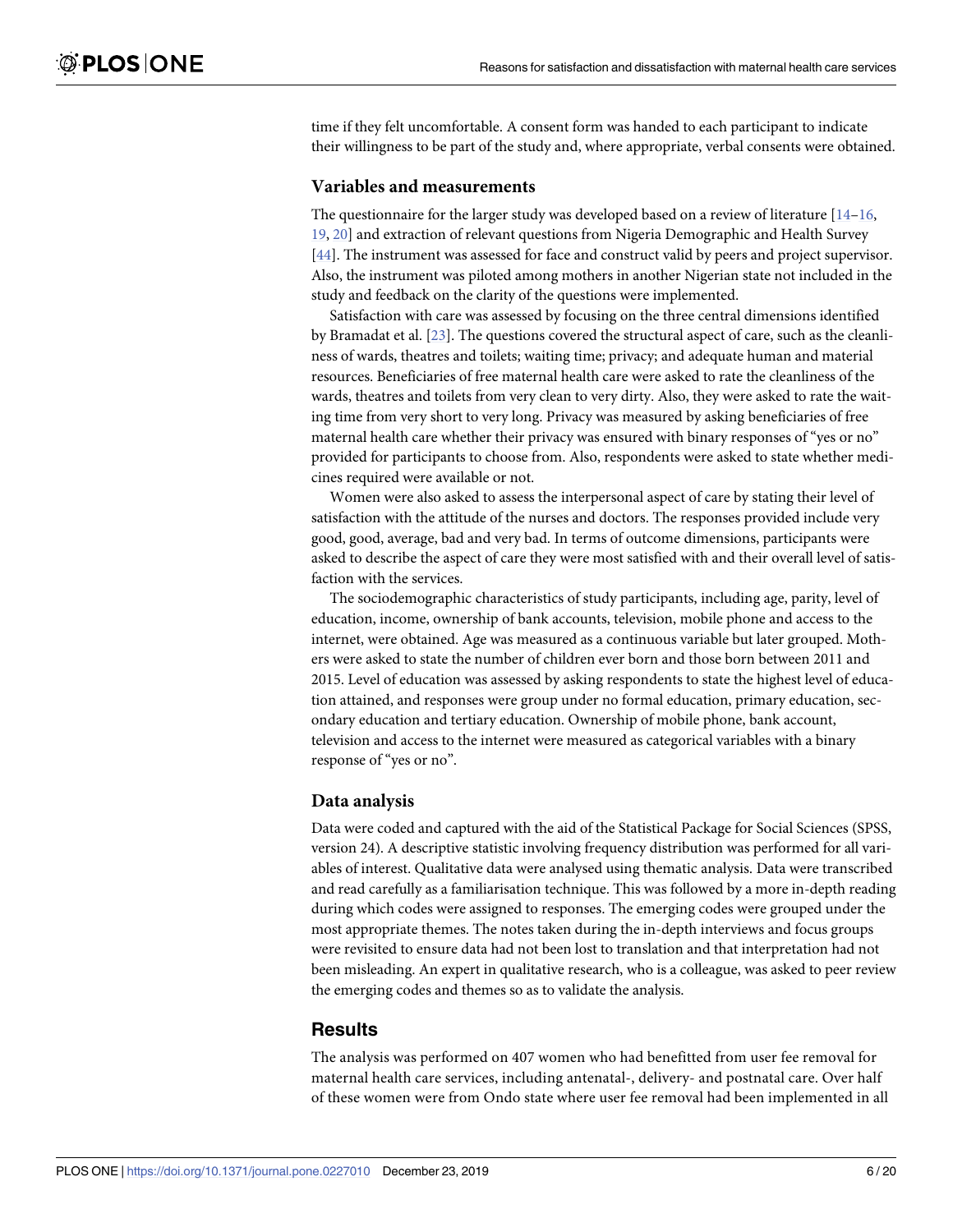government-owned health facilities, unlike Ekiti state where free maternal health care services had only been accessible at primary health care facilities (Table 3). Most participants were Christian (78.9%), currently married (95.8%), owned a mobile phone (94.6%), watched

**Table 3. Socio-demographic characteristics of respondents.**

| ∽                           |              |            |
|-----------------------------|--------------|------------|
| Variable                    | Frequency    | Percentage |
| <b>State</b>                |              |            |
| Ekiti                       | 116          | 28.5       |
| Ondo                        | 209          | 51.4       |
| Nasarawa                    | 82           | 20.1       |
| Place of residence          |              |            |
| City                        | 138          | 33.9       |
| Town                        | 115          | 28.3       |
| Rural                       | 154          | 37.8       |
| Religion                    |              |            |
| Christian                   | 321          | 78.9       |
| Islamic                     | 85           | 20.9       |
| Traditional                 | $\mathbf{1}$ | 0.2        |
| Level of education          |              |            |
| No formal education         | 14           | 3.4        |
| Primary education           | 64           | 15.7       |
| Secondary education         | 211          | 51.8       |
| Higher education            | 118          | 29.0       |
| Marital status              |              |            |
| Currently married           | 390          | 95.8       |
| Previously married          | $\sqrt{2}$   | 0.5        |
| Never married               | 15           | 3.7        |
| Own a mobile phone          |              |            |
| Yes                         | 385          | 94.6       |
| No                          | 22           | 5.4        |
| Regularly watch television  |              |            |
| Yes                         | 379          | 93.1       |
| No                          | 28           | 6.9        |
| Own a bank account          |              |            |
| Yes                         | 213          | 52.3       |
| No                          | 194          | 47.7       |
| Have access to the internet |              |            |
| Yes                         | 122          | 30.0       |
| $\rm No$                    | 285          | 70.0       |
| Employed                    |              |            |
| Yes                         | 323          | 79.4       |
| No                          | 84           | 20.6       |
| Parity                      |              |            |
| $\,1$                       | 89           | 21.9       |
| $\sqrt{2}$                  | 103          | 25.3       |
| 3                           | 95           | 23.3       |
| $\overline{4}$              | 80           | 19.7       |
| 5-8 children                | 40           | 9.8        |
| Income per month            |              |            |
| 50 dollars and above        | 79           | 19.4       |
| Less than 50 dollars        | 328          | $80.6\,$   |

<https://doi.org/10.1371/journal.pone.0227010.t003>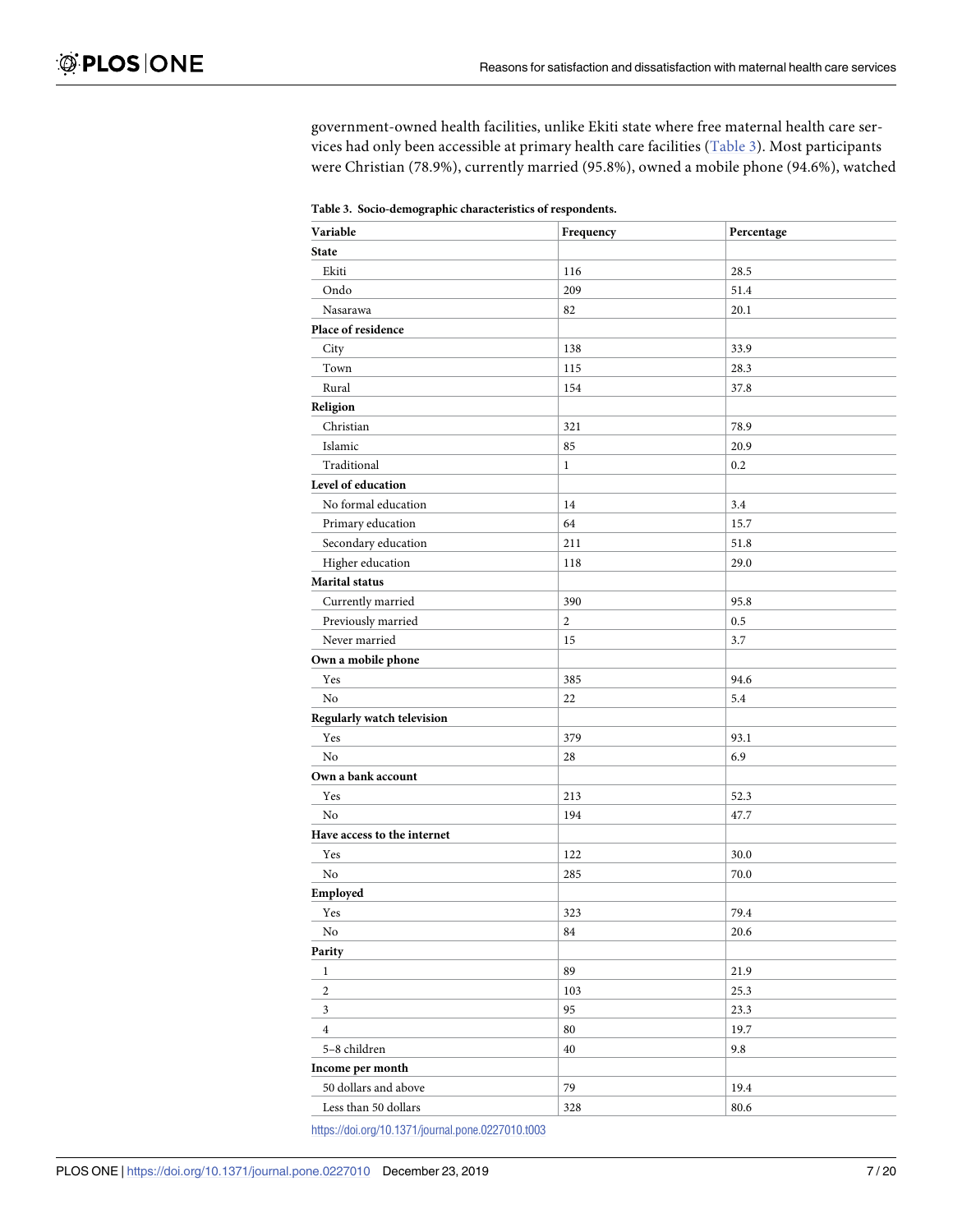<span id="page-7-0"></span>television regularly (93.1%), were employed (79.4%) but earned 50 dollars or less monthly (80.6%).

#### **Level of satisfaction with maternal health care services**

As shown in [Table](#page-8-0) 4, a vast majority of the participants were satisfied with all the aspects of care, including structural, process and outcome dimensions. Almost all participants (94.3%) described the facilities as clean or very clean. A vast majority affirmed that medicine and delivery kits were available and dispensed freely. On the process dimension of care, a vast majority of women described the nurses and doctors' attitudes as good or very good. Likewise, almost all participants (99.0%) stated that their privacy had been ensured.

In terms of the outcome dimension of care, 97.1% of beneficiaries were satisfied overall with the care received under free maternal health policy. For most of the users of the free maternal health care services that reported satisfaction, their successful birth outcomes, that is, having a successful delivery with a healthy baby and good personal health, were the most critical reason given for their satisfaction aside from user fees exemption, while an adverse outcome, such as death of their baby, injury and complications attributable to health workers negligence, was the main reason for dissatisfaction.

#### **Reasons for satisfaction with free maternal health care services**

The qualitative study also supports the quantitative findings. Almost all the women indicated that they were satisfied with the services given and their successful birth outcomes, irrespective of their negative experiences during antenatal care and child delivery. The common response emerging from the interviews was, *"I am alive*, *and my baby is alive*, *I am satisfied"*. In all study areas, many beneficiaries of free maternal healthcare expressed their satisfaction with the programme and wanted the government to sustain the policy. To many women, free maternal healthcare is an excellent initiative, and the government deserves commendation for instituting such a policy. Specifically, most women were satisfied with the total removal of user fees because they did not have to worry about the cost of childbirth or antenatal services since those services were freely available. Women that delivered through caesarean section were particularly satisfied as many of them revealed that the cost of the caesarean section is unaffordable and they would not have been able to raise the money if there had been no free maternal healthcare. This view is supported by a middle-aged woman who registered with the primary health care centre to access a free caesarean section, given that only pregnant women who were registered with primary health centres qualified for free caesarean sections in Ekiti State. She had delivered her first child via caesarean section and had been told that subsequent babies might need to be through caesarean section also. She described her struggles to pay for the previous caesarean section and how that had motivated her decision to seek antenatal care in a primary healthcare centre so as to enable her to benefit from the user fee removal for caesarean section.

*I benefited from the free health care programme*, *and I am satisfied with the care I received*. *As you may know*, *free health care is only accessible in primary health care facilities in Ekiti state*, *and only those who are referred for caesarean section from primary health care facilities are exempted from paying in tertiary facilities*. *I delivered my first child via caesarean section and I had been told that subsequent births will be through caesarean section*, *so*, *I had to regis*ter in a primary health care facility to benefit. The cost of caesarean section is too much and I *knew we could not afford it for the birth of our second child*. *(Interview participant*)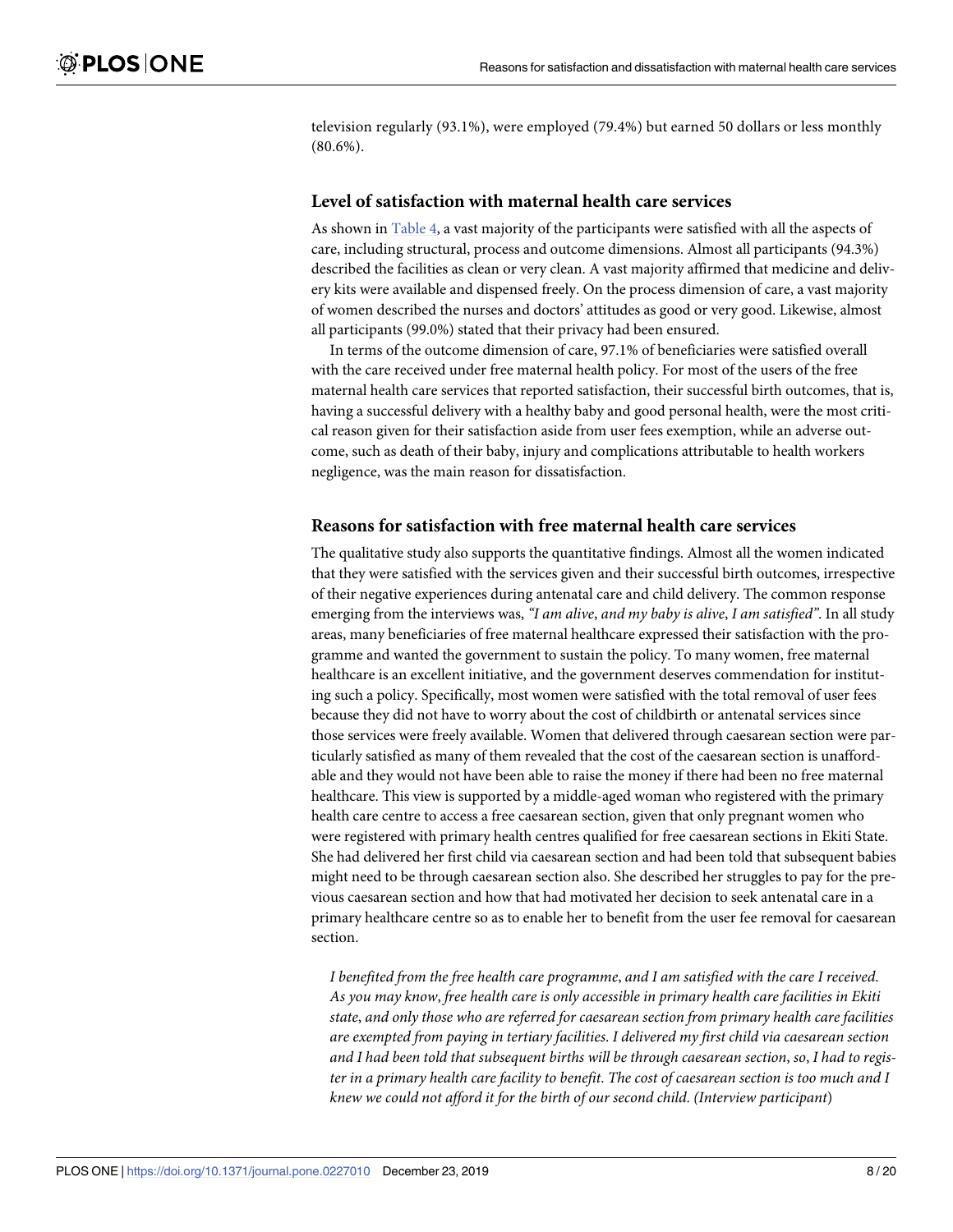<span id="page-8-0"></span>

| Variable                                        | Frequency        | percentage |
|-------------------------------------------------|------------------|------------|
| Structural aspect of care                       |                  |            |
| Assessment of cleanliness of wards and hospital |                  |            |
| Very clean                                      | 213              | 52.3       |
| Clean                                           | 171              | 42.0       |
| Moderately clean                                | 17               | 4.2        |
| Dirty                                           | $\overline{4}$   | 1.0        |
| Very dirty                                      | $\overline{2}$   | 0.5        |
| Assessment of toilet conditions                 |                  |            |
| Very clean                                      | 170              | 41.8       |
| Clean                                           | 203              | 49.9       |
| Moderately clean                                | 23               | 5.7        |
| Dirty                                           | $\boldsymbol{7}$ | 1.7        |
| Very dirty                                      | $\overline{4}$   | 1.0        |
| All medicine needed available                   |                  |            |
| Yes                                             | 378              | 92.9       |
| No                                              | 29               | 7.1        |
| Ease of access to medicine                      |                  |            |
| Very easy                                       | 286              | 70.3       |
| Easy                                            | 102              | 25.1       |
| Moderately easy                                 | 14               | 3.4        |
| Not easy                                        | 5                | 1.2        |
| Received drugs and delivery kits for free       |                  |            |
| Yes                                             | 303              | 74.4       |
| No                                              | 104              | 25.6       |
| Was the delivery 100% free?                     |                  |            |
| Yes                                             | 348              | 85.5       |
| No                                              | 59               | 14.5       |
| Process dimension of satisfaction               |                  |            |
| Assessment of nurses' attitudes                 |                  |            |
| Very good                                       | 217              | 53.3       |
| Good                                            | 167              | 41.0       |
| Average                                         | 16               | 3.9        |
| Bad                                             | 5                | 1.2        |
| Very bad                                        | $\overline{c}$   | 0.5        |
| Assessment of doctors' attitudes                |                  |            |
| Very good                                       | 205              | 50.4       |
| Good                                            | 194              | 47.7       |
| Average                                         | $\overline{7}$   | $1.7\,$    |
| Bad                                             | $\mathbf{1}$     | 0.2        |
| Was privacy guaranteed?                         |                  |            |
| Yes                                             | 403              | 99.0       |
| $\rm No$                                        | $\overline{4}$   | 1.0        |
| Were you attended to early at delivery?         |                  |            |
| Yes                                             | 395              | 97.1       |
| No                                              | 12               | 2.9        |
| Outcome dimension of care                       |                  |            |
| Satisfied with quality of services received     |                  |            |
|                                                 |                  |            |

#### **[Table](#page-7-0) 4. Assessment of aspect of care and user satisfaction with services.**

(*Continued*)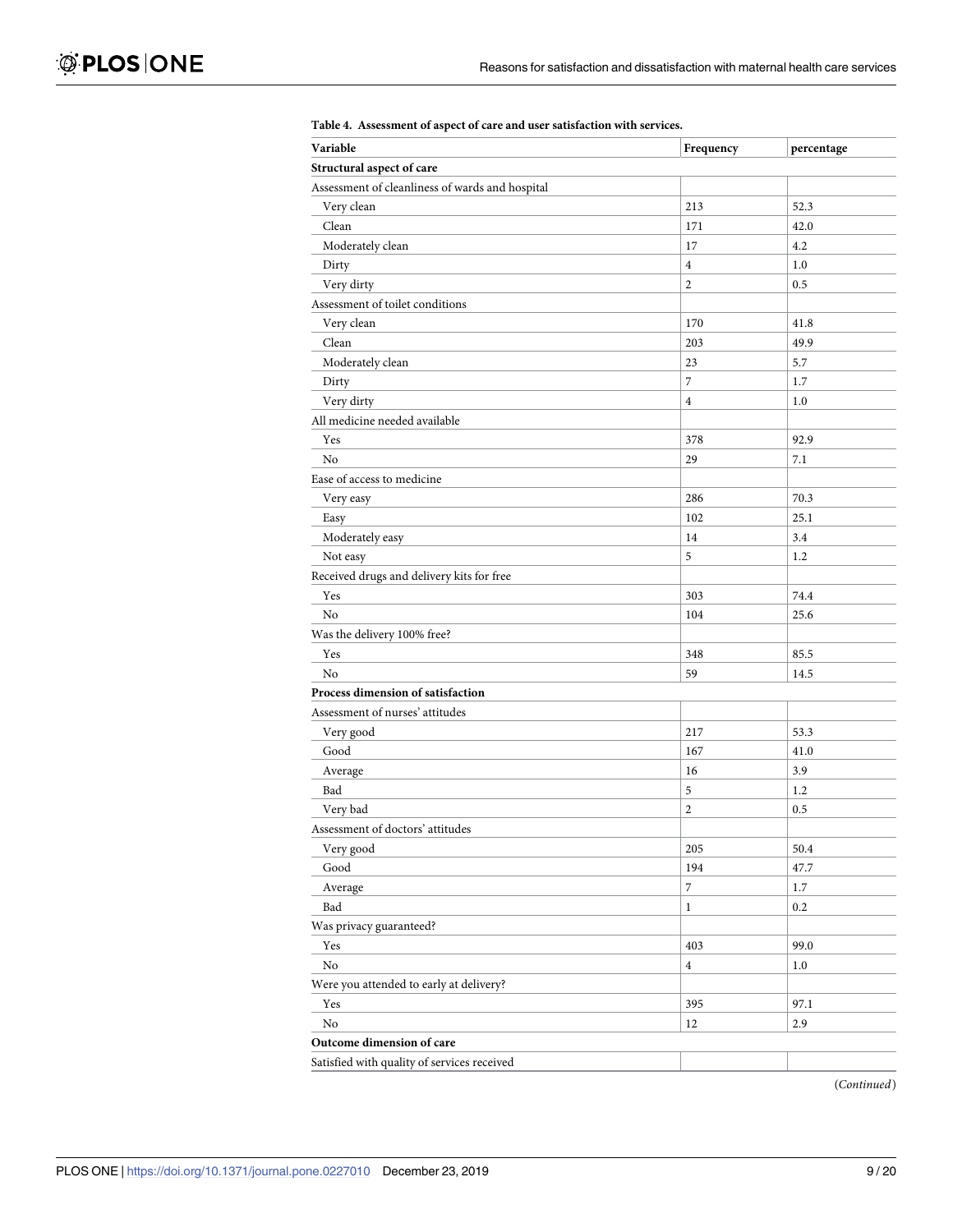**Table 4.** (Continued)

| Variable                                                       | Frequency      | percentage |
|----------------------------------------------------------------|----------------|------------|
| Yes                                                            | 395            | 97.1       |
| N <sub>0</sub>                                                 | 12             | 2.9        |
| Reasons for satisfaction                                       |                |            |
| Good health of mother and baby                                 | 379            | 95.9       |
| Fee removal, nurses attitude and "good Mama" package           | 16             | 4.1        |
| Reasons for dissatisfaction                                    |                |            |
| Adverse outcomes                                               | 10             | 83.3       |
| Attitude of health workers, inadequate resources, waiting time | $\overline{2}$ | 16.7       |

<https://doi.org/10.1371/journal.pone.0227010.t004>

Also, some women linked their satisfaction not only to the total removal of fees but also to items distributed to them during childbirth. Delivery kits containing baby clothes, soaps, Dettol, baby supplies were handed out to women after giving birth; many women were particularly happy with the government because of this initiative. For instance, in Ondo state, a 35 years old mother of two children who received a mobile phone was delighted about the initiative and commented thus:

*I enjoyed the service provided under free maternal healthcare*. *I am 100% satisfied; I was even* given a mobile phone to contact doctors in case of an emergency. I am so grateful to the gov*ernment for introducing this programme (In-depth interview participant 35*, *Ondo state*).

This participant provided a mobile phone took part in the piloting of the safe motherhood programme in Ondo state when the feasibility of mobile phone intervention was tested. The scale-up of the programme, however, did not involve mobile phone intervention. Another woman, a 28-year-old mother of two children also from Ondo state, shared:

I am satisfied because I was treated well and given a delivery kit. A white nurse took the deliv*ery of my first child and provided good quality care (In-depth interview participant 36*, *Ondo state*).

It is, however, important to note that delivery kits were given to pregnant mothers at the initial stage of the programme initiation and a majority of women in this study did not benefit from this gesture.

Also, most women expressed satisfaction with the cleanliness of the facilities, health workers' attitude, privacy and availability of resources. In Ondo state, in particular, several women were thrilled with the extent of infrastructure, equipment and doctors available in the newly built 'Mother and Child' facilities. Some women travelled far from their homes and even bypassed many health facilities to benefit from the perceived good quality of care delivered in the newly built facilities.

#### **Reasons for dissatisfaction**

Despite the high level of satisfaction recorded, the results of the qualitative study revealed that a few women across the study area experienced prolonged waiting-time during antenatal care, verbal abuse by health workers, experience of adverse outcomes such as loss of infants and developing complications and some fee charges and difficulty in accessing drugs during antenatal care and childbirth. Their comments highlight the gaps in the quality of care rendered and could serve as pointers to where improvements are urgently required. Based on the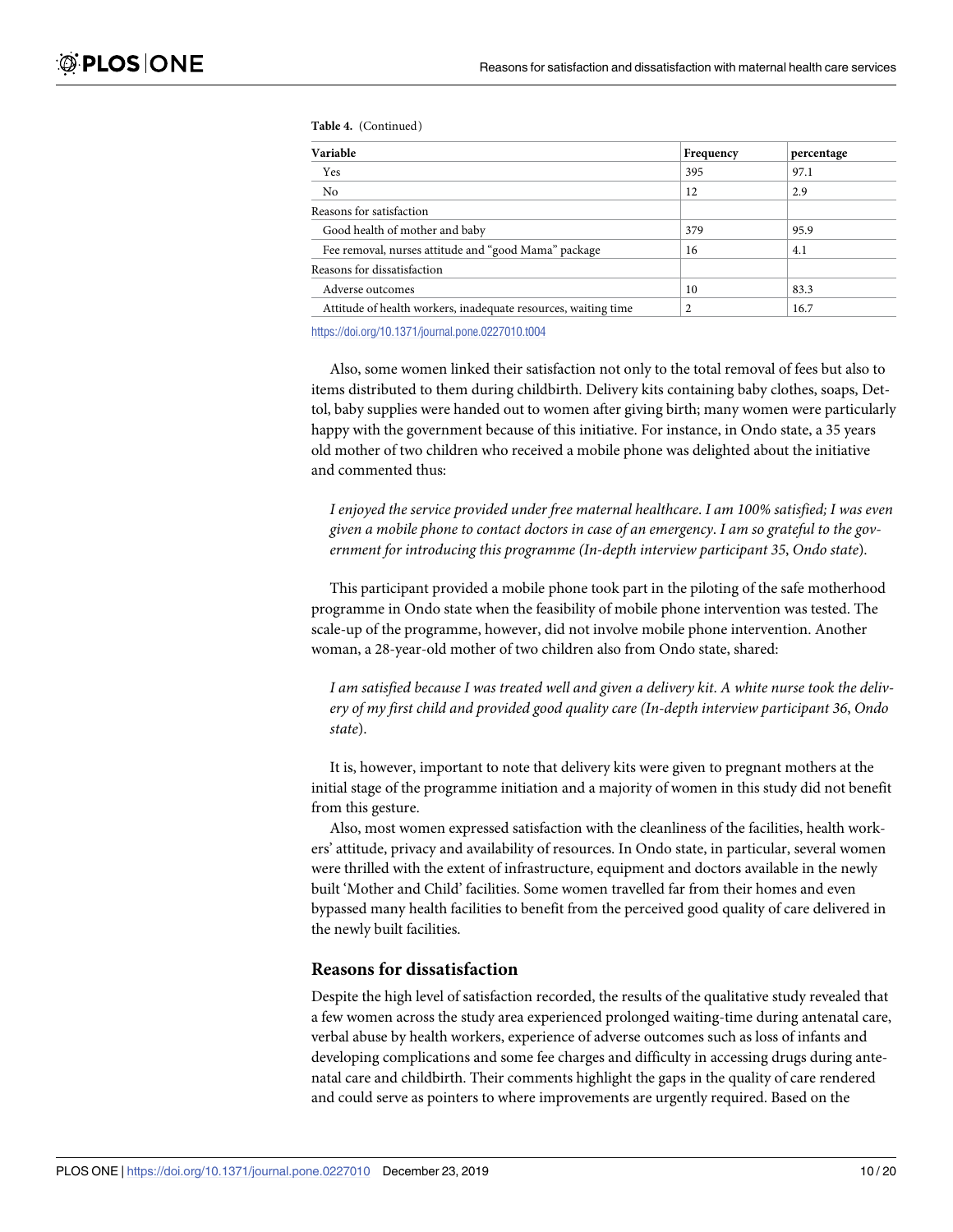experiences of beneficiaries of free maternal healthcare, the reasons for dissatisfaction under free healthcare are discussed under specific subthemes below:

Adverse outcomes

Consistent with the survey findings, the experience of adverse outcome was among the main reason for dissatisfaction with care under the free maternal health care programme. The experience of one middle-aged participant underscores this point:

I used free maternal healthcare for the birth of my third child and the baby died due to the negligence of the nurses. It is better to pay than experience that again. The things they are sup*posed to tell you will be hidden from you because they think you cannot pay*. *The medicine* they are supposed to give will not be given because you are not going to pay. Also, they will not *inform you of some medications you need because they have concluded in their mind that you do not have money (In-depth interview participant 8*, *Ekiti State*, *13 July 2016*).

Another sad story emanating from the interview was the case of a mother who had previously given birth to five girls and was desperate for a male child. She visited the clinic for delivery and was told that she should wait that it was not yet time. In her words:

"The nurses left me to watch a movie, and I delivered on my own, and the baby fell off and hit his head on the floor and died. It was painful for us as a family given that we were desperate *for a male child*. I am not sure I can ever forgive the nurses for their negligence (Interview participant 6, Ekiti State).

**Prolonged waiting-time.** Some women, mainly those residing in urban areas, were discontent with prolonged waiting-time during antenatal care in facilities offering free maternal healthcare. Of course, two reasons may be advanced for this, namely: insufficient doctors and overcrowding effect of free maternal healthcare. Nonetheless, some women believed that health workers were not steadfast enough in doing their jobs. A middle-aged mother of two children in Ondo state mentioned this during the in-depth interview:

Waiting-time is too long, especially if you need to see a doctor. It is better to see the same doc*tor in his private practice and pay than to wait forever in the queue*. *As a businesswoman*, *I cannot wait forever; the doctor comes late to work because she would attend to patients in her private practice before coming to work (at the primary healthcare facility)*. *Likewise*, *nurses in the antenatal clinic do not speak English during antenatal classes*, *so I do not get to understand the information passed on (In-depth interview participant 41*, *Ondo state)*.

She is from the Igbo ethnic group, a minority group in Ondo State, Nigeria, where the Yoruba language is the popular language. Even though the number of doctors in government hospitals may be inadequate, patients did not necessarily acknowledge that and believed that the doctors were lazy at their jobs. In the study setting, women often woke up very early in the morning to join a queue of patients waiting to see a doctor, but some returned home without having accessed the services of the doctors they had sought. In the in-depth interview, a 24-year-old woman specified the time at which she usually rose to see a doctor:

I wake up around 5 am anytime I want to see a doctor during antenatal care because if I do not, the queue will be too long and I may end up being unable to see the doctor that day (In*depth interview participant 35, Ondo state)*.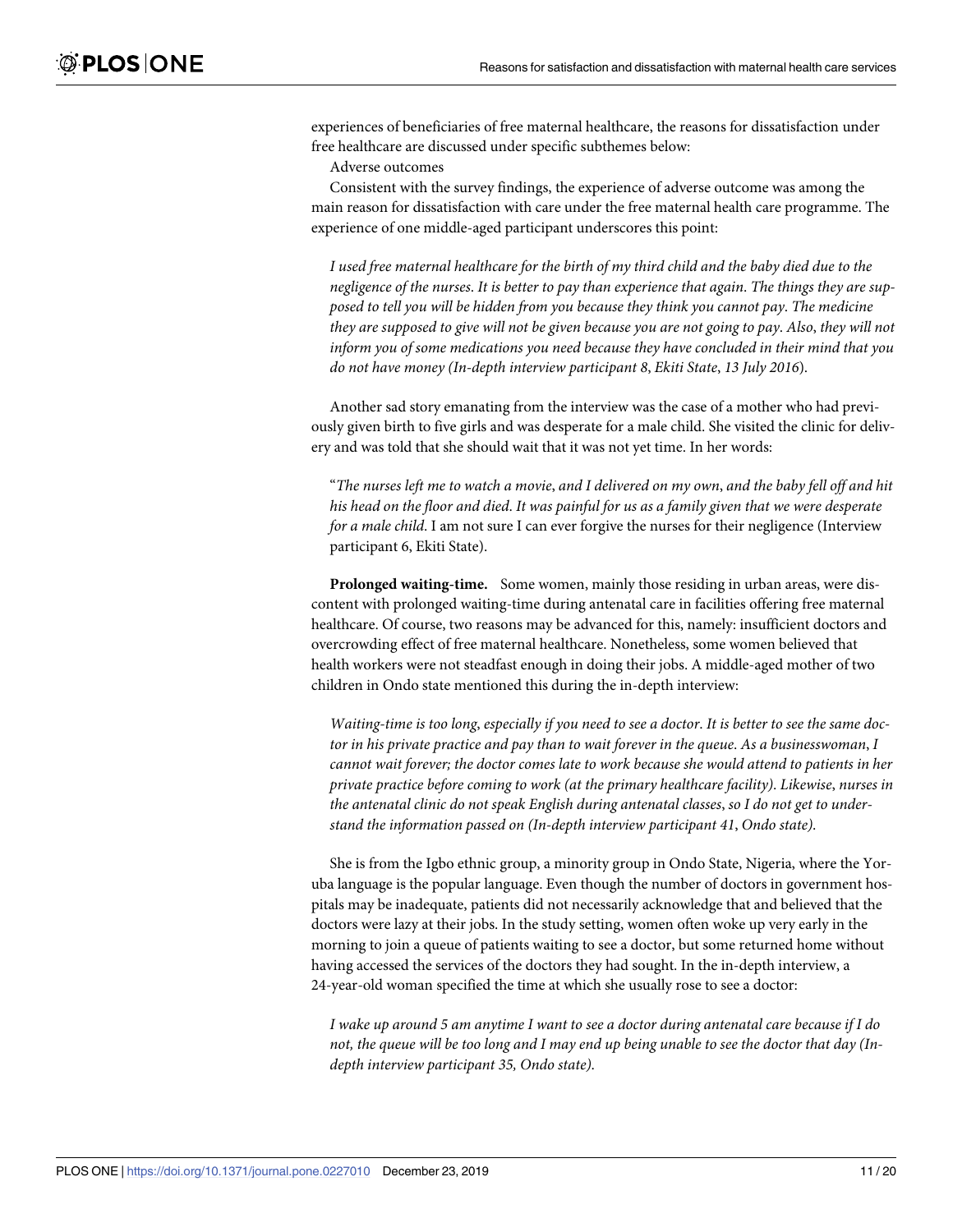<span id="page-11-0"></span>Another woman described her experience of prolonged waiting-time in the FGD:

*I received antenatal and delivery care under free maternal healthcare*, *but I was unimpressed* with the quality of care I received. The waiting time was too long; of course, I am aware that *the patronage rose due to quality equipment and qualified health workers in the centre*. *Specifically*, *we were about 100 in the queue*, *and after attending to 20 of us*, *they stopped attending to us*. *We had to beg and beg because having waited for more than 6 hours without seeing the doctor would have amounted to a waste of the whole day*. *Because it was free*, *one could not complain*. *When I become pregnant again*, *I will not use the facility because they did not treat me well*, *even during childbirth*. *Visitors were not allowed to come and see me in the ward*, *but I still thank God because I delivered successfully (FGD participant 14*, *Ondo state)*.

Beside the prolong waiting time, favouritism in managing the queue is another reason for user dissatisfaction. A 32- year-old woman with two children alleged that some women that did not come early like others and were seen before those in the queue, she even suggested that if one did not know someone at the hospital, then one would not receive care. She stated:

*There was a prolonged waiting-time during antenatal care*. *The health workers were biased in attending to pregnant women; if you did not know a nurse there*, *you would not receive care (In-depth interview participant 35*, *Ondo state)*.

**Mistreatment, abuse and disrespect.** Another important reason why women were dissatisfied with the quality of care received under free maternal healthcare was their mistreatment, abuse and disrespect. Respectful treatment entails swift action, empathy and use of professional language in addressing patients $[45, 46]$  $[45, 46]$  $[45, 46]$  $[45, 46]$  $[45, 46]$ . Of course not all women interviewed had specific experiences related to poor treatment by health workers; however, there were enough grounds to establish that health workers, most notably the nurses, still considered themselves to be superior to the patients and as such, talked down to patients in the study area. A 35-yearold mother of two children who had no formal education complained about the abuse she suffered from a nurse in Ondo state:

*Initially*, *I sought care under free healthcare in [the] government hospital*, *but I was not attended to properly*. *I was abused several times; the doctors and nurses are bad people*. *I opted for the private hospital for childbirth because I could not endure it anymore (In-depth interview participant 35*, *Ondo state)*.

A more compelling case was the experience of a 28-year-old mother of two children. She recounted her experience during the FGD:

*My experience during the birth of my first child nearly made me deliver my second baby in my shop. I did not even attend antenatal care in this clinic (name withheld) because I was* scared of the nurses; I only registered at the clinic about a week before the delivery of my second child. During the birth of my first child, I was so weak and was too tired to walk about as the nurses instructed. So, I took time to rest, and I slept off at the back of the hospital. When *the nurses saw me sleeping, they screamed at me and talked down to me. I was embarrassed,* but it did not stop there, as I made my way to the ward, water and blood came out of me, and I was told to clean it up. I passed out while trying to clean the water and blood and was rushed to the theatre. I thought I was going to die. I only went there to deliver my second child because *of lack of money, but my experience during the birth of my second child was excellent, and I*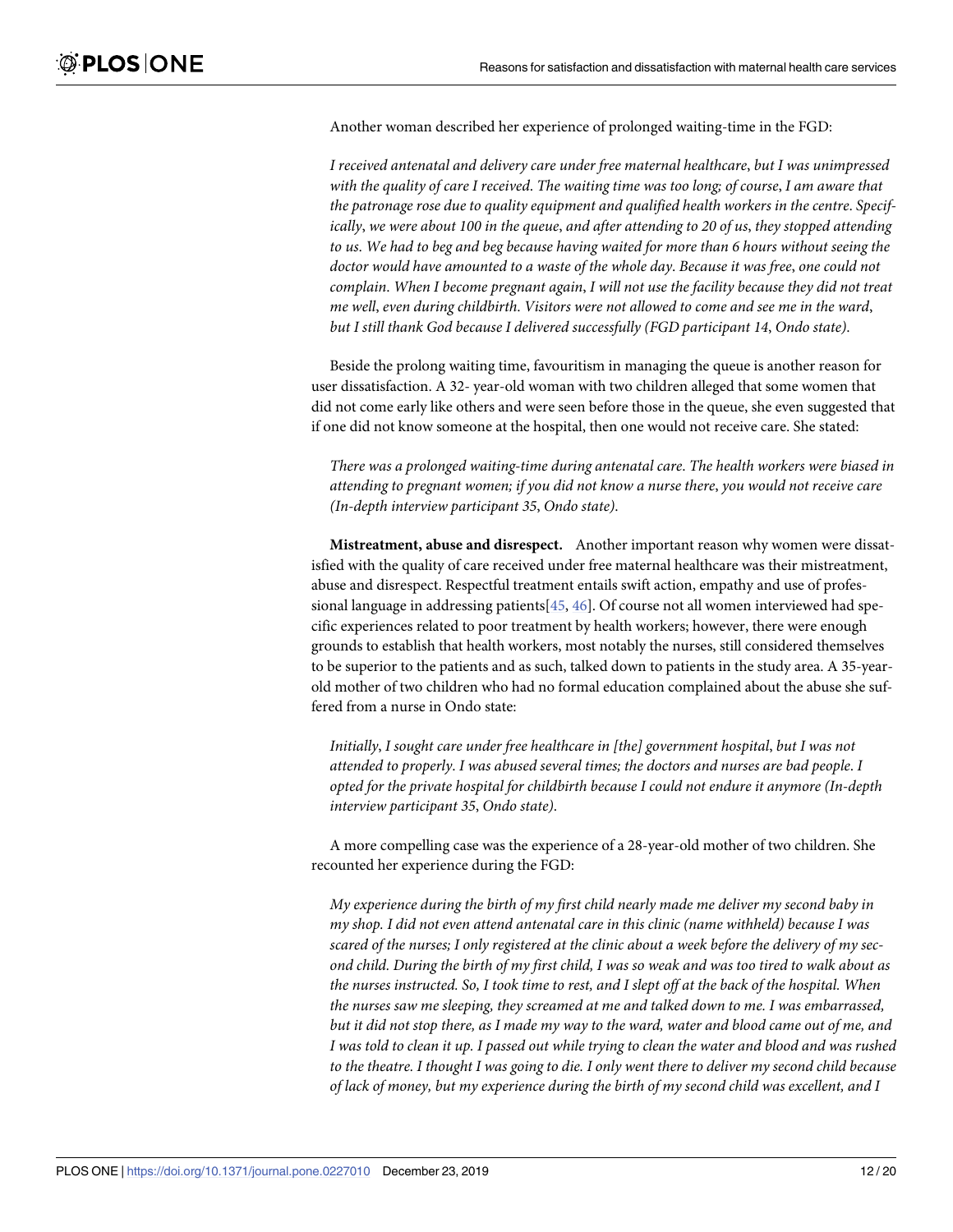have friends with the nurses at the clinic now and I am sure the nurses will treat me preferen*tially going forward (FGD participant 35, Ondo state)*.

The striking thing about her experience is that the nurses were trying to look after her own interests, but the tone of their message was unfriendly. Clearly, patients-health workers' communication needs improving. Another 25-year-old woman shared her experience:

I do not like the way they treat pregnant women. The way they talk down to us is not right. You will ask questions, and they will not answer and look at your face as if you are not a *human being*. *Women are in pain; hence*, *they deserve some respect and better treatment*. *But I must say that not all the nurses are bad (In-depth interview participant 31*, *Ondo state)*.

A 27-year-old woman was put off by the attitude of health workers and decided to seek care in a private hospital. She recounted her experience in the in-depth interview:

*During the birth of my first child*, *I sought care under the free healthcare*, *but shockingly I was told there was no bed space and that I should come back*. *But we did not return because of what we observed*. *Pregnant women in labour were shouted at; they were told if they delivered* on the floor, they would pack the baby themselves and also clean the floor. So we had the cae*sarean section for the birth of my first child in the private hospital*. *However*, *due to lack of money*, *I had to endure the attitude of nurses during the birth of my second child*. *The hospital has adequate equipment and that is the reason I like to deliver there*. *I believe if they charge fees and we have to pay*, *they will not address pregnant women in that manner*. *It is my money*, *and I would not take the nurse's attitude (In-depth interview participant 27*, *Ondo state)*.

Aside from how the nurses talk down to patients, their disposition after informing pregnant women that it is not yet time for child delivery during labour is another unfavourable attitude of nurses that women complained about. Most women believed that nurses did not care enough about their pains nor show empathy towards them. Some mentioned that after telling them that they were not ready for delivery, nurses went back to chat or watch movies, and some women ended up delivering their babies all alone without the nurses' assistance. To them, this amounted to the negligence of duty and could result in harm to both the mother and the baby. A 28-year-old mother of three children elucidated upon this view in the indepth interview:

*"Oga ta oga o ta owo alaru ape" (Workers will earn their wages whether the boss makes enough money or not)*, *health workers in the government hospitals do not take their job seriously*. *My husband regretted taking me to a government hospital*. *We could not afford the user fees in a private hospital because my husband had lost his job*. *I am dissatisfied with the way the nurses* attended to me. I told them I was ready to deliver, but I was told I was not yet ready. I delivered *on my own while they were busy watching movies; my baby could have fallen off the couch and died if not for God (In-depth interview participant 31*, *Ondo state)*.

*The limited scope of cover of free healthcare*

Aside from prolonged waiting-time and mistreatment, disrespect and abuse, the limited scope of coverage under free healthcare was another reason some women being dissatisfied with the quality of service received. Many women came to the hospital, expecting everything to be provided for free; however, their expectations were dashed when they were told to pay for delivery items. A middle-aged mother of two who experienced this even concluded that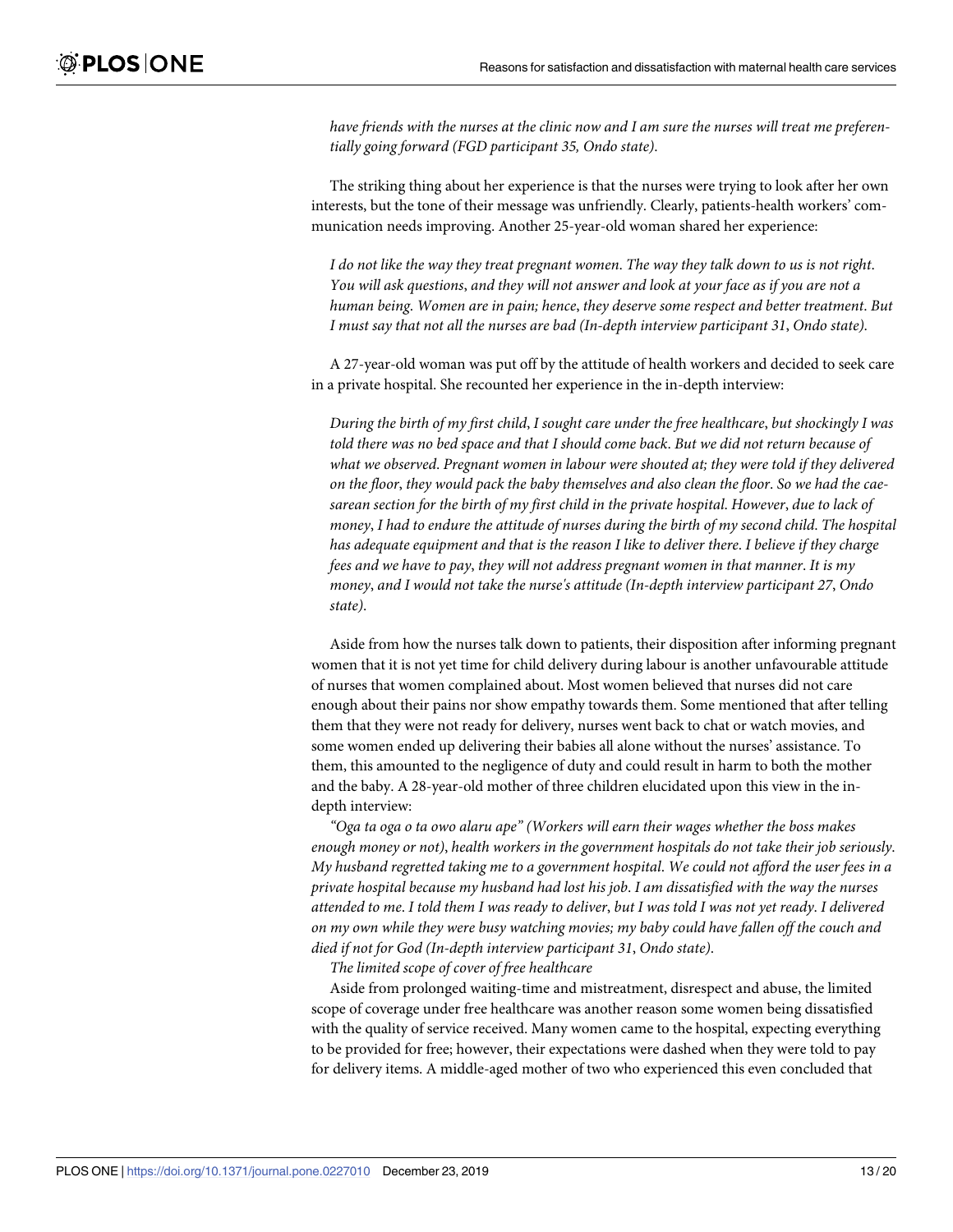there is no free maternal healthcare in Ondo state because she was made to pay for delivery items and registration fees. She shared the following in the in-depth interview:

*I was disappointed when I got there*, *and I was told to buy delivery items*, *which I supposed* should be free. I ended up spending 10,000 Naira. I spent 7,000 Naira on delivery items alone *and 1000 for registration and 2000 naira on medicines*. *There is no free maternal health in Ondo state; it is mere propaganda (In-depth interview participant 41*, *Ondo state)*.

Another woman who acknowledged that caesarian section was done for free, argued that women still have to pay for medicines and delivery items. She explained the reason why she was dissatisfied, below:

*Although the caesarian section was done for me for free*, *drugs were not free; my husband donated blood and paid for delivery items*. *I do not want my husband to donate blood*. *That is the reason I am not satisfied with the service (FGD participant 14*, *Ondo state*, *)*.

A 28-year-old woman who previously utilised private clinics but switched to enjoy free maternal healthcare was disappointed with the scope of the coverage. She compared the scope of maternal healthcare in private hospital to that of free maternal healthcare, saying:

*There is limited coverage under free maternal healthcare*. *It does not cover special cases and lab tests*. *The care is not comparable to what one enjoys in a private hospital (In-depth Interview participant 14*, *Ekiti state*).

Contrastingly, some women were dissatisfied not because of having to buy delivery items, but due to the rejection of what they bought before coming to the health centre. A 32-year-old mother of two children was livid about her experience:

I was told to buy plastic for disposal of the umbilical cord. Tell your wife to give birth in a private hospital. It is better to pay and be taken good care of. If you do not pay 2000 naira, they *will not attend to you*, *even if you are due for delivery*. *The nurses are like Margaret Thatcher*. *I bought some delivery items and was told to buy the same items in the hospital without explaining to me why they had rejected the ones I had brought*. *Specifically*, *I was made to pay for another glove*. *The waiting time is too long*, *and if your delivery items are incomplete*, *you will not be attended to (In-depth interview participant 35*, *Ondo state)*.

It is important to emphasise that this particular participant did not register to obtain a safe delivery card, which is mandatory. The 2000 Naira referenced is a penalty for late registration rather than informal payment or bribe.

**Inadequate equipment and birth space.** In urban parts of Ondo state, there were complaints about inadequate postnatal care wards. Of course, this could not be divorced from the overcrowding effect of free maternal healthcare. Nonetheless, this cannot be overlooked because it impacted on the rating of the quality of care under free maternal healthcare. A 28-year-old woman summarised the shortage of equipment and birth space in the IDI as follows:

*The beds were insufficient*. *When new patients came*, *they asked older patients to either sleep* on the floor or go home. I was told to buy all delivery items there in the hospital, and those I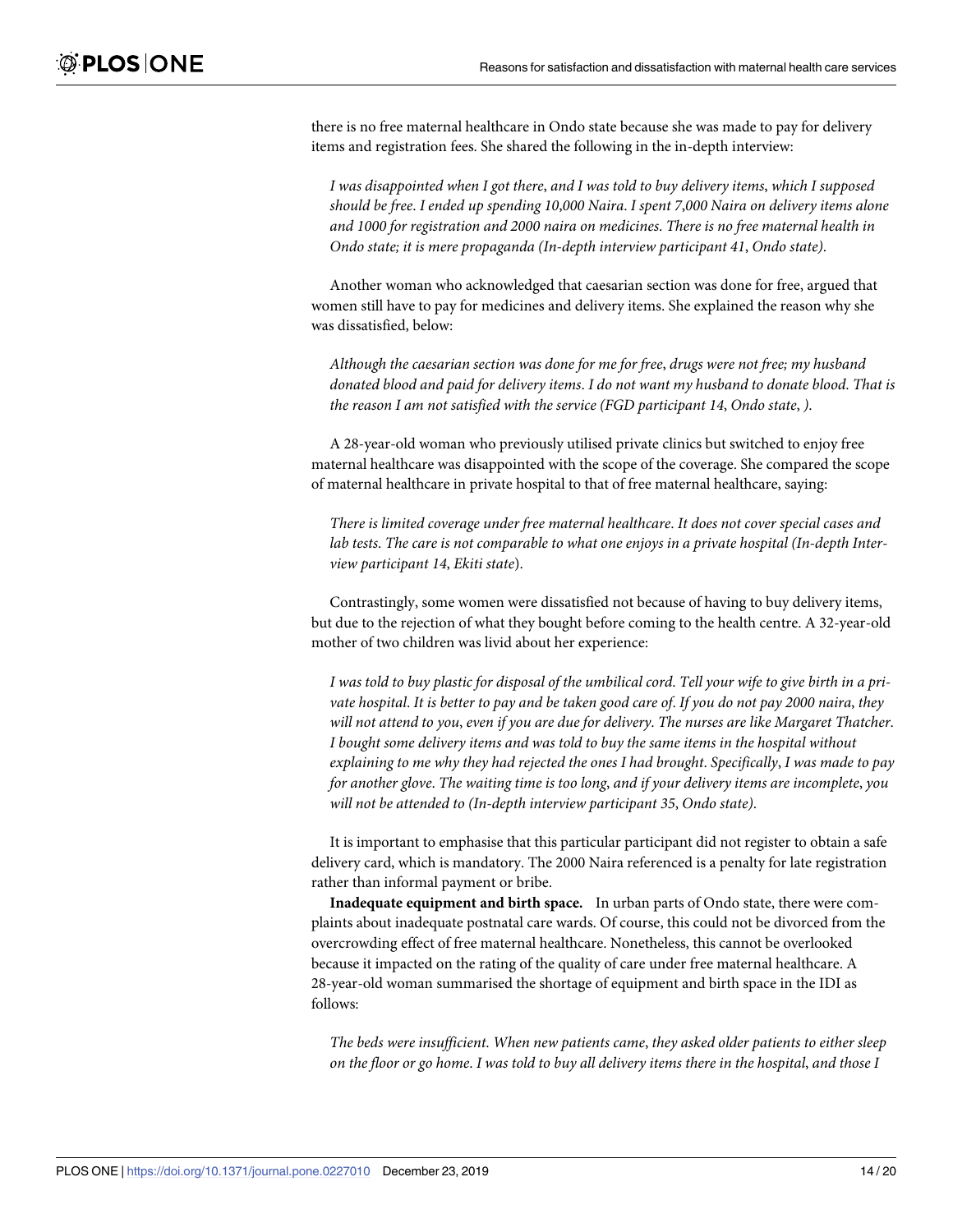*brought were rejected*. *There was no ultrasound machine*, *unlike the private hospital where I started antenatal care (In-depth interview participant 36*, *Ondo state)*.

Another woman, who had to deliver by herself while waiting to get a space in the theatre because there was no space for her, recounted her experience:

*There were too many people*, *and the available birth spaces were inadequate*, *so I delivered by myself before they could attend to me*. *There is nothing like a private hospital*. *Public hospitals are not without complaints*. *The care I received is not good enough (In-depth interview participant 24*, *Ondo state)*.

Some women had to deliver babies on the floor due to lack of birth space. Also, due to inadequate postnatal care wards, women were discharged quickly. Women that delivered through caesarean section were discharged, on average, three days after surgery. Some women, that were used to three to seven days of postnatal care depending on the mode of delivery, were particularly concerned about the limited time for postnatal care under free maternal healthcare.

**Bureaucratic inefficiency.** Lastly, bureaucratic inefficiency was reported as one of the reasons why women were dissatisfied with the quality of care under free maternal healthcare. To benefit from free maternal healthcare, pregnant women pass through a stressful registration process to obtain the registration card, called "*Ibi Ayo* card" in Ondo state–a term that means 'successful birth'. For some reasons, some women did not register before child delivery time and were made to pay triple the amount for registration during childbirth. Since registration must be done before giving care, a few women in labour pain ended up giving birth on their own at the entrance of the hospital because they would not admit them to the hospital without the card. A 35-year-old mother of four children recounted this during the FGD:

The attitude of the nurses is poor. If you do not have the "ibi ayo" card, they will not attend to *you*. *They took money from my friend (6000 Naira) and still asked her to buy some drugs*. *If you do not buy drugs and other delivery items*, *they will not attend to you*. *I saw a woman that gave birth at the entrance of the hospital because the nurses insisted on the registration card*. *I do not think that is good enough; they should be more humane (FGD participant 22*, *Ondo state)*.

Also, the registration process was reported to be cumbersome in Ekiti due to the complicated processes and prolonged waiting-time; this probably resulted from the many women registering at the same time. A woman described the processes of card registration in Ekiti State during the in-depth interview:

*The process of registering at the health centre offering free healthcare was frustrating*. *One would pay at the bank and then return with the teller to their headquarters*. *The queue during this process was too long*, *and before it got to your turn*, *it was very difficult (In-depth interview participant 23*, *Ekiti state)*.

Also, in rare cases, health workers did not perform a thorough check-up because there were too many patients. Throughout the interviews, only one woman alleged this. She is a middleaged woman who stated: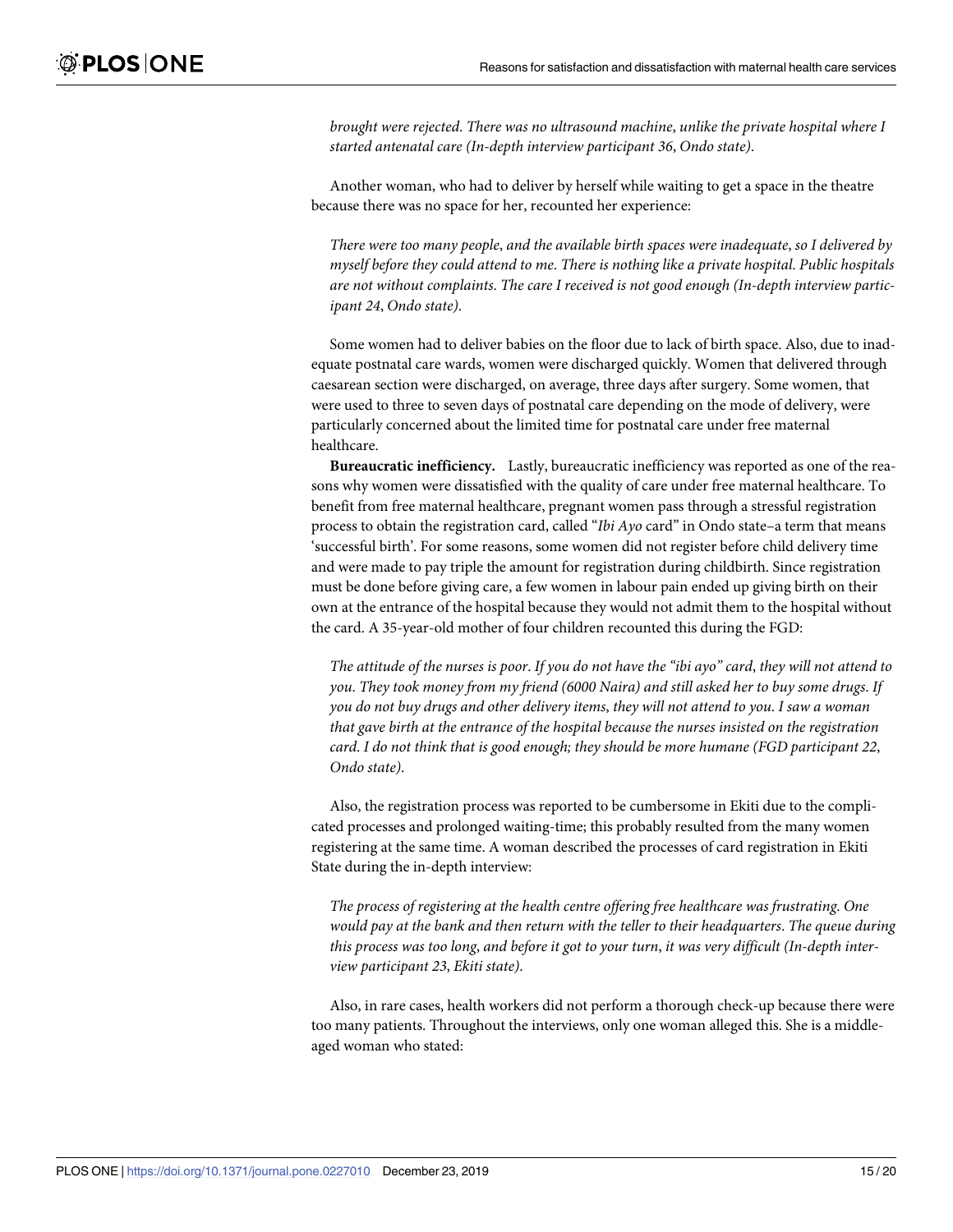<span id="page-15-0"></span>*Because there are too many people, the health workers did not do a proper checkup. They were always in a hurry, but although one is really sick during pregnancy, they did not take much time to examine you (In-depth interview participant 46, Nasarawa state)*.

## **Discussion**

This study was undertaken to examine the level of user satisfaction, reasons for satisfaction and dissatisfaction in the context of user fee removal policy. The study found that the vast majority of women were satisfied with the care received, irrespective of their complaints or criticism of the services. Existing studies on satisfaction with maternal health care services have consistently reported a high level of user satisfaction, which is consistent with our results [\[25–29,](#page-18-0) [47\]](#page-19-0). This finding is encouraging and suggests that health facilities will retain beneficiaries of free maternal health care.

The main reason for the high level of maternal satisfaction is a successful birth outcome, which almost all participants enjoyed. High overall satisfaction is important; however, this finding must be put into context. In an environment where user expectations are low, and most facilities in the country lack the necessary infrastructure and human resources to function optimally [[31](#page-18-0)–[33](#page-19-0), [35](#page-19-0), [48](#page-19-0)], having a successful birth—healthy mother and healthy baby–is not always guaranteed and, when achieved, is considered an enormous achievement. As such, it is not surprising that having a successful birth was the main reason most women put forward as the overarching factor determining their satisfaction. It is also possible that women sincerely appreciate the efforts of health workers who work under impossible conditions, with a heavy workload, limited resources, and little rewards and yet still manage to deliver positive outcomes for them and their babies.

Another plausible reason for this could be that the study participants are only a subset of all women who gave birth over the period. In other words, women who viewed facilities offering free maternal healthcare services as being those that provide poor quality service, may have sought services elsewhere. Research has shown that the perceived quality of care influences the choice of places to seek maternal health care services [[49](#page-19-0)]. Given that most of our beneficiaries of free maternal healthcare services in this study earned below 100 dollars per month, it is plausible that they lacked real alternative services to utilise. Also, for women residing in rural areas, the chances are that they only have access to one facility. The lack of real alternative means there is no basis for comparison; thus, the expectation of quality services is very low.

Also, the removal of user fee appears to influence the level of satisfaction reported in this study, with several women indicating they were pleased with the removal of the user fee and with the delivery kit handed out to them. The study reveals that those beneficiaries were pleased, not only because of their successful birth outcomes, but also due to the cleanliness of the health facilities, privacy, attitude of health workers and provision of "*good mama package"*(delivery kit) and the user fee removal. It is, however, important to note that delivery kits were given to pregnant mothers at the initial stage of the programme initiation and a majority of women in this study did not benefit from this gesture. A similar study in South Africa where free maternal health care was implemented during the 1990s— shows that mothers were mostly satisfied with the general cleanliness of the ward; the information provided by nurses about looking after themselves and their babies at home, including breastfeeding; the way privacy was maintained; and the thoroughness of examinations done by doctors and midwives [[27\]](#page-18-0).

Despite the high level of satisfaction reported in this study, a few women complained about structural and process dimensions of care and blamed the removal of user fee as the reason for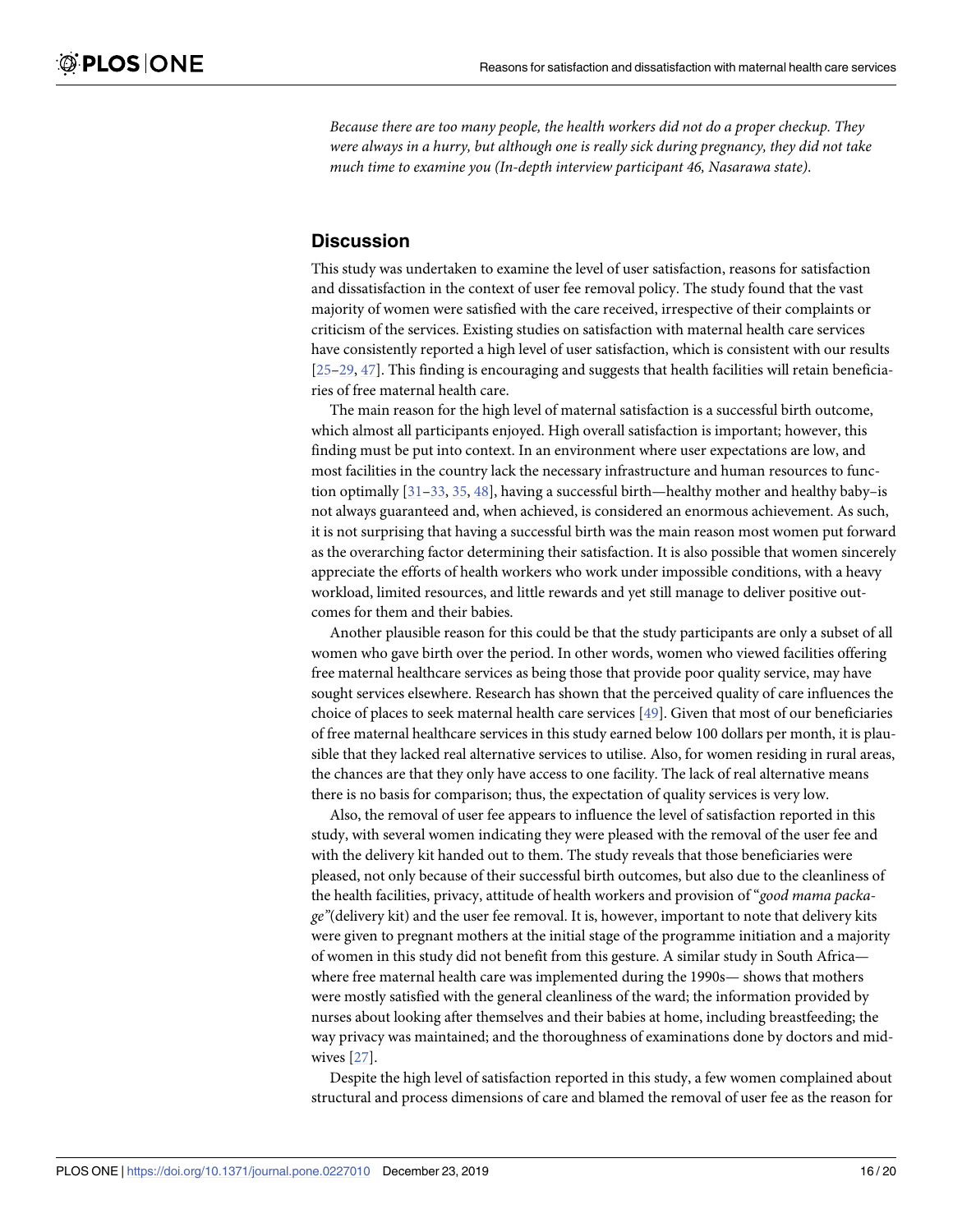<span id="page-16-0"></span>their poor treatment. From the qualitative analysis, prolonged waiting-time, the limited scope of coverage, disrespectful and abusive treatment, inadequate infrastructure and bed space and bureaucratic inefficiencies were the main reasons why a few women were dissatisfied with care given under free maternal health care, which is consistent with an existing study on the topic in Nigeria [[50](#page-19-0)]. Previous studies have shown that provider's attitude and communication, as well as longer duration of stay in the ward, were independent predictors of client satisfaction [\[28\]](#page-18-0). Also, some studies have reported that mothers are disrespected and abused during child delivery in many settings in sub-Saharan Africa. A study characterised maternal health services in Nigeria as being of poor quality with pervasive abuse and lack of commitment to the needs of mothers and sensitivity to women [\[31\]](#page-18-0). Mistreatment and abuse of women seeking maternal health care services have been documented in all geopolitical zones of Nigeria [\[30,](#page-18-0) [34](#page-19-0), [51](#page-19-0), [52](#page-19-0)].

#### **Policy implications and recommendations**

Despite the high level of user satisfaction in this study, there is a need to address the identified reasons for women's dissatisfaction with the quality of care under the fee removal regime. Specifically, health workers and mothers' communication needs to improve considerably, and waiting-time in urban facilities must be addressed, perhaps through establishing more health facilities. Also, the penalty for late registration for safe delivery card undermines efforts towards ensuring increased use of maternal health care services and thus, need to be removed. Likewise, the practice of mandating mothers, who had already purchased delivery items before coming health facilities, to repurchase those items mentioned by a few participants should be further investigated and discouraged. Addressing these issues will further inspire confidence in women who did not access care under the user fee removal policy due to a lack of trust in the quality of services rendered. Also, considering the high level of satisfaction among users, efforts should be concentrated not only towards the sustainability of the programme but also expanding the scope of coverage of services covered to include other services mothers want like ultrasound service and treatment of complications other than those requiring caesarean section. Free maternal health programme has been demonstrated to have a transformative effect including improving women's capability to make health decisions and their social position[[53](#page-19-0)].

#### **Study strength and limitations**

This study is not without some limitations. The views presented in this paper account for only users of free maternal health care, which may not have concerns about the quality of services rendered in the facilities. It is possible that women that sought care in facilities charging user fees have concerns about the quality of care in those not charging user fees. As such, the high level of satisfaction is not an indication of quality maternal health care services. Nonetheless, assessing the level of beneficiary satisfaction with care using a population-based survey, which allows women to freely and independently evaluate the services without the influence of health workers, is a strength of this study. Also, the use of a mixed-method design is another strength of this study because it allows for the generation of more nuanced findings.

## **Conclusion**

This study established that women are highly satisfied with care under the user fee removal policy and that they desired that the Nigerian government sustain the policy. There is generally a high level of satisfaction with structural and process dimensions; however, bureaucratic inefficiencies, prolonged waiting-time, poor health workers' attitudes and inadequate infrastructure must be addressed to maximise the gains of user fee removal policy.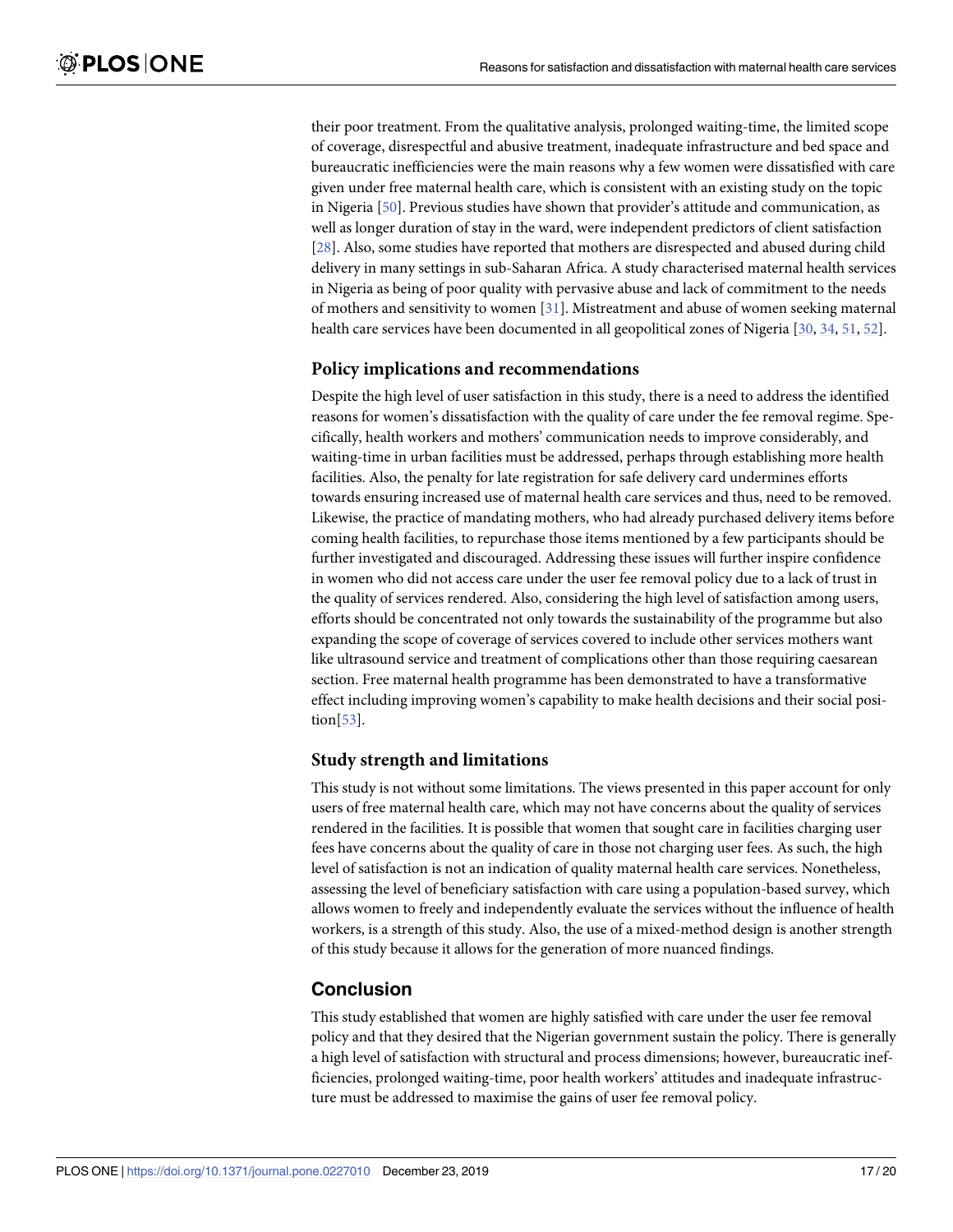## <span id="page-17-0"></span>**Supporting information**

**S1 [Data](http://www.plosone.org/article/fetchSingleRepresentation.action?uri=info:doi/10.1371/journal.pone.0227010.s001). Maternal satisfaction dataset.** (SAV)

#### **Acknowledgments**

I express my profound gratitude to the Govan Mbeki Research and Development Centre (GMRDC)—the research office of the University of Fort Hare—for providing bursary and fee waiver in support of my doctoral degree. Also, my endless gratitude goes to my research assistants, Tunde Awopegba, Roselyn Alademomi, Yomi Ojo, Yusuf Ishaya Madallah, Maikeffi John, Pricilla Christopher and Temitope Ojo, my project supervisor—Professor Wilson Akpan —and my study participants. I am grateful to the African Population and Health Research Center for my Postdoctoral Research Scientist position during which I completed this paper.

## **Author Contributions**

**Conceptualization:** Anthony Idowu Ajayi.

**Data curation:** Anthony Idowu Ajayi.

**Formal analysis:** Anthony Idowu Ajayi.

**Investigation:** Anthony Idowu Ajayi.

**Methodology:** Anthony Idowu Ajayi.

**Resources:** Anthony Idowu Ajayi.

**Supervision:** Anthony Idowu Ajayi.

**Validation:** Anthony Idowu Ajayi.

**Writing – original draft:** Anthony Idowu Ajayi.

**Writing – review & editing:** Anthony Idowu Ajayi.

#### **References**

- **[1](#page-1-0).** Yesuf EA, Kerie MW, Calderon-Margalit R. Birth in a health facility—inequalities among the Ethiopian women: results from repeated national surveys. PloS one. 2014; 9(4):e95439. [https://doi.org/10.1371/](https://doi.org/10.1371/journal.pone.0095439) [journal.pone.0095439](https://doi.org/10.1371/journal.pone.0095439) PMID: [24751600](http://www.ncbi.nlm.nih.gov/pubmed/24751600)
- **2.** Alkema L, Chou D, Hogan D, Zhang S, Moller A-B, Gemmill A, et al. Global, regional, and national levels and trends in maternal mortality between 1990 and 2015, with scenario-based projections to 2030: a systematic analysis by the UN Maternal Mortality Estimation Inter-Agency Group. The Lancet. 2015.
- **[3](#page-1-0).** World Health Organization. State of inequality: reproductive, maternal, newborn and child health. 2015.
- **[4](#page-1-0).** World Health Organization, UNICEF. Trends in maternal mortality: 1990–2015: estimates from WHO, UNICEF, UNFPA, World Bank Group and the United Nations Population Division. 2015.
- **[5](#page-1-0).** Ajayi AI, Akpan W. Who benefits from free institutional delivery? evidence from a cross sectional survey of North Central and Southwestern Nigeria. BMC Health Services Research. 2017; 17:620. [https://doi.](https://doi.org/10.1186/s12913-017-2560-1) [org/10.1186/s12913-017-2560-1](https://doi.org/10.1186/s12913-017-2560-1) PMC5581419. PMID: [28865462](http://www.ncbi.nlm.nih.gov/pubmed/28865462)
- **[6](#page-1-0).** Ononokpono DN, Odimegwu CO. Determinants of maternal health care utilization in Nigeria: a multilevel approach. The Pan African medical journal. 2014; 17(Suppl 1).
- **[7](#page-1-0).** Ezegwui HU, Onoh RC, Ikeako LC, Onyebuchi A, Umeorah J, Ezeonu P, et al. Investigating maternal mortality in a public teaching hospital, Abakaliki, Ebonyi State, Nigeria. Annals of medical and health sciences research. 2013; 3(1):75–80. <https://doi.org/10.4103/2141-9248.109511> PMID: [23634334](http://www.ncbi.nlm.nih.gov/pubmed/23634334)
- 8. De Allegri M, Ridde V, Louis VR, Sarker M, Tiendrebéogo J, Yé M, et al. Determinants of utilisation of maternal care services after the reduction of user fees: a case study from rural Burkina Faso. Health Policy. 2011; 99(3):210–8. <https://doi.org/10.1016/j.healthpol.2010.10.010> PMID: [21056505](http://www.ncbi.nlm.nih.gov/pubmed/21056505)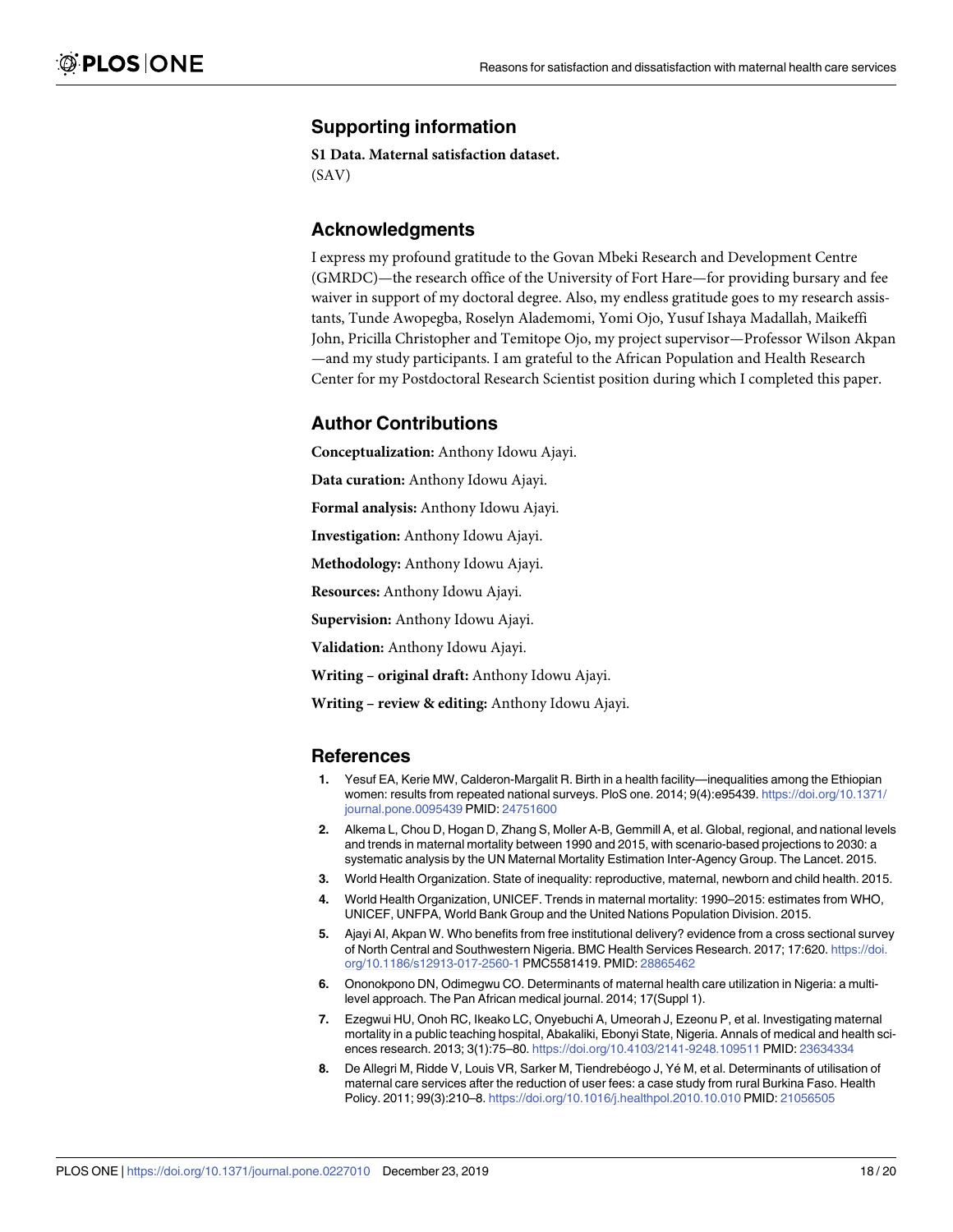- <span id="page-18-0"></span>**[9](#page-2-0).** Ponsar F, Van Herp M, Zachariah R, Gerard S, Philips M, Jouquet G. Abolishing user fees for children and pregnant women trebled uptake of malaria-related interventions in Kangaba, Mali. Health policy and planning. 2011; 26(suppl 2):ii72–ii83.
- **[10](#page-1-0).** Witter S, Dieng T, Mbengue D, Moreira I, De Brouwere V. The national free delivery and caesarean policy in Senegal: evaluating process and outcomes. Health Policy and Planning. 2010:czq013.
- **[11](#page-1-0).** Nimpagaritse M, Bertone MP. The sudden removal of user fees: the perspective of a frontline manager in Burundi. Health policy and planning. 2011; 26(suppl 2):ii63–ii71.
- **12.** Wilkinson D, Gouws E, Sach M, Karim SSA. Effect of removing user fees on attendance for curative and preventive primary health care services in rural South Africa. Bulletin of the World Health Organization. 2001; 79(7):665–71. PMID: [11477970](http://www.ncbi.nlm.nih.gov/pubmed/11477970)
- **[13](#page-1-0).** Lagarde M, Barroy H, Palmer N. Assessing the effects of removing user fees in Zambia and Niger. Journal of health services research & policy. 2012; 17(1):30–6.
- **[14](#page-1-0).** Meessen B, Hercot D, Noirhomme M, Ridde V, Tibouti A, Tashobya CK, et al. Removing user fees in the health sector: a review of policy processes in six sub-Saharan African countries. Health Policy and Planning. 2011; 26(suppl 2):ii16–ii29.
- **15.** Meessen B, Van Damme W, Tashobya CK, Tibouti A. Poverty and user fees for public health care in low-income countries: lessons from Uganda and Cambodia. The Lancet. 2006; 368(9554):2253–7.
- **[16](#page-1-0).** Ridde V, Robert E, Meessen B. A literature review of the disruptive effects of user fee exemption policies on health systems. BMC Public Health. 2012; 12(1):289.
- **17.** Yates J, Cooper R, Holland J. Social protection and health: experiences in Uganda. Development Policy Review. 2006; 24(3):339–56.
- **[18](#page-1-0).** Xu K, Evans DB, Kadama P, Nabyonga J, Ogwal PO, Nabukhonzo P, et al. Understanding the impact of eliminating user fees: utilization and catastrophic health expenditures in Uganda. Social Science & Medicine. 2006; 62(4):866–76.
- **[19](#page-1-0).** Ridde V, Diarra A. A process evaluation of user fees abolition for pregnant women and children under five years in two districts in Niger (West Africa). BMC Health Services Research. 2009; 9(1):89.
- **[20](#page-1-0).** Ridde V, Queuille L, Ndour M. Nine misconceptions about free healthcare in sub-Saharan Africa. Development Studies Research An Open Access Journal. 2014; 1(1):54–63.
- **[21](#page-1-0).** Kruk ME, Mbaruku G, Rockers PC, Galea S. User fee exemptions are not enough: out-of-pocket payments for 'free'delivery services in rural Tanzania. Tropical medicine & international health. 2008; 13 (12):1442–51.
- **[22](#page-1-0).** Paudel YR, Mehata S, Paudel D, Dariang M, Aryal KK, Poudel P, et al. Women's satisfaction of maternity care in Nepal and its correlation with intended future utilization. International journal of reproductive medicine. 2015; 2015.
- **[23](#page-1-0).** Bramadat IJ, Driedger M. Satisfaction with childbirth: theories and methods of measurement. Birth. 1993; 20(1):22–9. <https://doi.org/10.1111/j.1523-536x.1993.tb00175.x> PMID: [8503963](http://www.ncbi.nlm.nih.gov/pubmed/8503963)
- **[24](#page-1-0).** Srivastava A, Avan BI, Rajbangshi P, Bhattacharyya S. Determinants of women's satisfaction with maternal health care: a review of literature from developing countries. BMC pregnancy and childbirth. 2015; 15(1):97.
- **[25](#page-1-0).** Bitew K, Ayichiluhm M, Yimam K. Maternal satisfaction on delivery service and its associated factors among mothers who gave birth in public health facilities of Debre Markos Town, Northwest Ethiopia. BioMed research international. 2015; 2015.
- **26.** Dzomeku M. Maternal satisfaction with care during labour: a case study of the Mampong-Ashanti district hospital maternity unit in Ghana. International Journal of Nursing and Midwifery. 2011; 3(3):30-4.
- **[27](#page-15-0).** Lumadi T, Buch E. Patients' satisfaction with midwifery services in a regional hospital and its referring clinics in the Limpopo Province of South Africa. Africa Journal of Nursing and Midwifery. 2011; 13  $(2):14-28.$
- **[28](#page-16-0).** Melese T, Gebrehiwot Y, Bisetegne D, Habte D. Assessment of client satisfaction in labor and delivery services at a maternity referral hospital in Ethiopia. The Pan African Medical Journal. 2014; 17.
- **[29](#page-1-0).** Sadler LC, Davison T, McCowan LM. Maternal satisfaction with active management of labor: a randomized controlled trial. Birth. 2001; 28(4):225–35. <https://doi.org/10.1046/j.1523-536x.2001.00225.x> PMID: [11903210](http://www.ncbi.nlm.nih.gov/pubmed/11903210)
- **[30](#page-2-0).** Bohren MA, Vogel JP, Tunçalp Ö, Fawole B, Titiloye MA, Olutayo AO, et al. Mistreatment of women during childbirth in Abuja, Nigeria: a qualitative study on perceptions and experiences of women and healthcare providers. Reproductive health. 2017; 14(1):9. <https://doi.org/10.1186/s12978-016-0265-2> PMID: [28095911](http://www.ncbi.nlm.nih.gov/pubmed/28095911)
- **[31](#page-15-0).** Izugbara CO, Wekesah F. What does quality maternity care mean in a context of medical pluralism? Perspectives of women in Nigeria. Health policy and planning. 2017; 33(1):1–8.